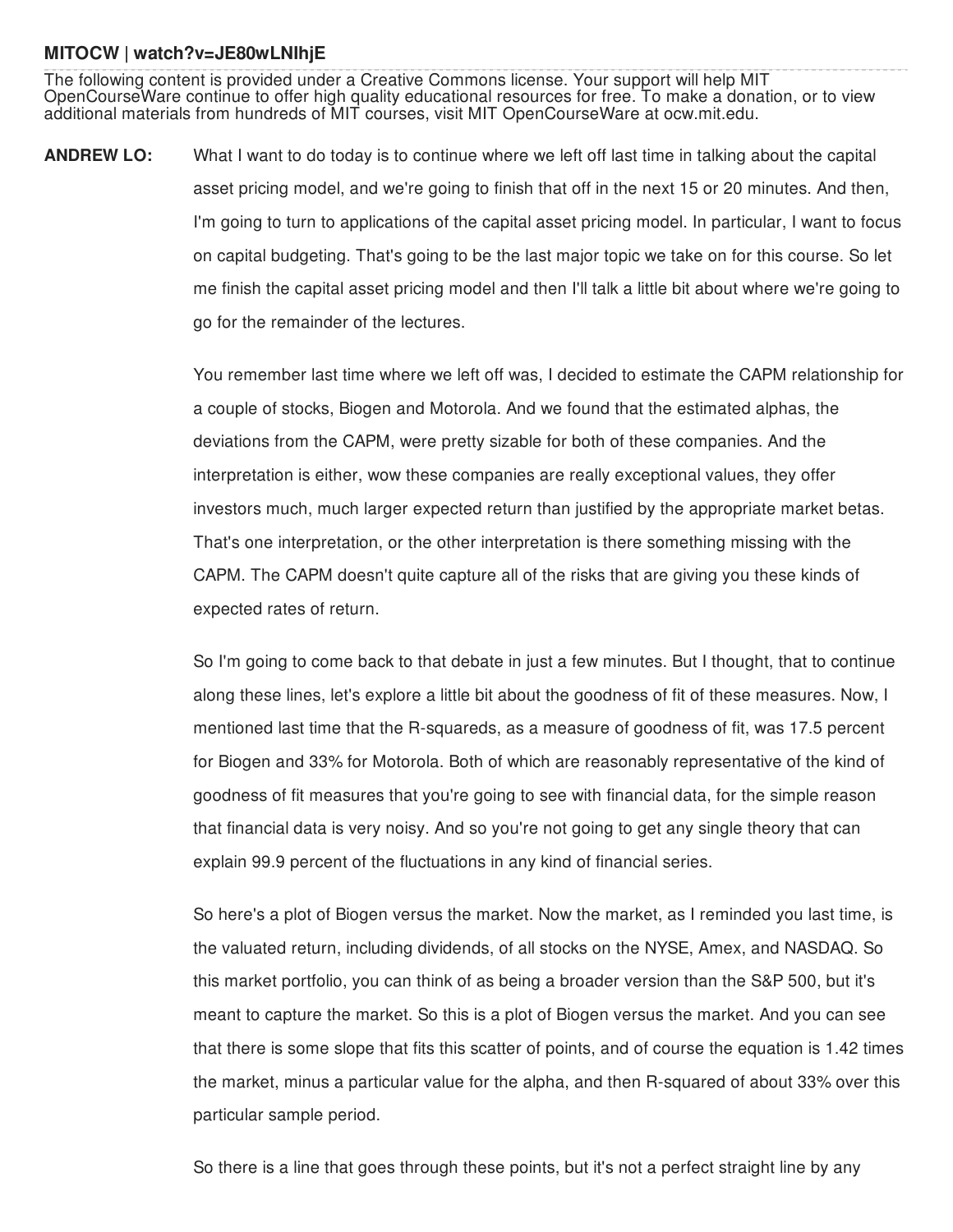means. You can see there's a scatter. And so there's a tendency for Biogen to move together with the market, but it's not a perfect linear relationship by any means. That's why the Rsquared is not 100%. It's because we're not able to explain all of the fluctuations with a simple linear relationship. Life is more complicated than that, and so the CAPM is really just an approximation to a much more complex reality.

Now, a particular stock has a lot of idiosyncratic risk. That's what we talked about last time as the dancing the Irish jig on that catwalk when you're window washing on these skyscrapers. So you can see that that idiosyncratic risk is really quite significant. What happens if we plot, not Biogen against the market, but another market portfolio against the market. like let's say NASDAQ. Well, the next plot shows you. Look at NASDAQ versus the market as a whole.

Now NASDAQ, as you know, tends to have smaller stocks, stocks that seem to be technology oriented, and as a result NASDAQ might be more volatile. But nevertheless, there is a very strong common relationship between these two market indexes. And so now, look at this. Scatter of points is a lot tighter. Right? Still, it's not exactly linear, but comparing this to that, you can see the difference. Right? There was a stronger relationship here. And not surprisingly, when you put securities into a portfolio, what gets averaged out?

**AUDIENCE:** Outliers.

**ANDREW LO:** Exactly, the outliers, and what else? What other component? Leland.

**AUDIENCE:** The idiosyncratic risk.

**ANDREW LO:** Exactly. The Idiosyncratic risk, The unusual stock specific kinds of randomness that gets averaged out. So not surprisingly, when you put things into portfolios the noise, or the idiosyncratic risks average out and what you're left with is whatever common factors remain.

> So I'm going to show you some evidence for how well, or how poorly the CAPM works by looking not at individual stocks, because we know there's a lot of noise with individual stocks. I want to show you what happens when you put stocks into portfolios and you look at how those portfolios do. So let's do one simple example, market cap portfolios. Let's take a look at small stocks and big stocks. Remember at the introduction of this series of lectures, I showed you some empirical evidence that illustrated the fact that small stocks seem to do really well relative to large stocks, the size anomaly.

So let's now take the size anomaly and look at it through the lens of the CAPM and ask the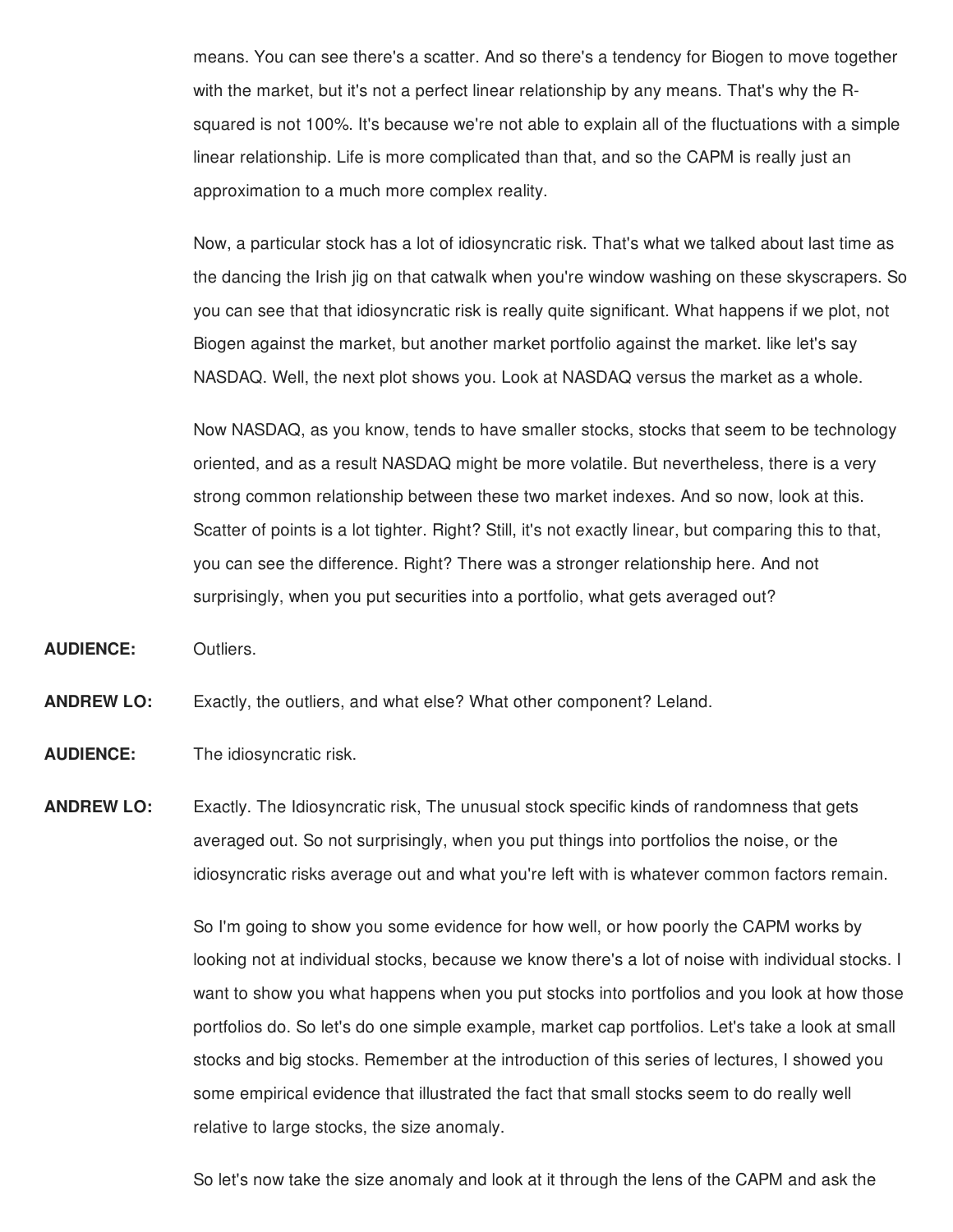question, with the CAPM can we explain the difference between small and large? OK. Well, let's take a look.

So let's now take the size anomaly and look at it through the lens of the CAPM and ask the

Over the 40 years from 1960 to 2000, approximately, we see that the small stock portfolio, the smallest decile, the smallest tenth of stocks, in terms of market cap, as a group, as a portfolio, had an average monthly return of 1.33% and a beta of 1.4. On the other hand, the large stock portfolio had an average monthly return of 0.9% and a beta of 0.94. So that seems like it's sort of consistent. Lower risk, lower expected return, but let's plug it in and see if the CAPM relationship actually can tell us something.

So the expected return of the stock, according to the CAPM, is going to be given by the risk free rate, plus beta, multiplied by the market risk premium over the sample period that I'm looking at. The market risk premium is about a half a percent per month. So roughly 6% a year. And the risk free rate is also about a half a percent per month during this time period.

So now, let's ask the question, what is the expected return of a large stock portfolio? Well according to this, it should be 93 basis points per month. What about the small stock portfolio? According to this, it should be 1.16% per month. Now, this is an amazingly good fit, so I wouldn't take this as typical in the finance literature. But it just so happens that over this 40 year period, the CAPM actually works pretty darn well. 0.99 is the average realize return and 0.93 is what was predicted.

For the small cap portfolio, 1.33 is what was realized and 1.16 was what was predicted. So that's pretty good. Now, I want to emphasize the point that this is really good because, let's take a look at other ways of dividing up the universe and seeing whether or not we can get a better explanation of risk and expected return.

Here's a picture of size sorted portfolios along the security market line. So remember, security market line is a graph of beta and expected return. Right? The security market line applies to all portfolios and securities, unlike the capital market line that applies only to efficient portfolios and securities. So in this case, we expect a linear relationship. And with the exception of this little outlier up here. From 1960 to 2001 there was actually a pretty reasonable relationship between beta and expected return. In other words, the CAPM looks like it's actually doing OK for size sorted portfolios. The higher the beta, the higher the expected return. The lower the beta, the lower the expected return for size sorted portfolios. Now, what about for beta sorted portfolios? Suppose you took a bunch of portfolio and grouped them into beta's and asked the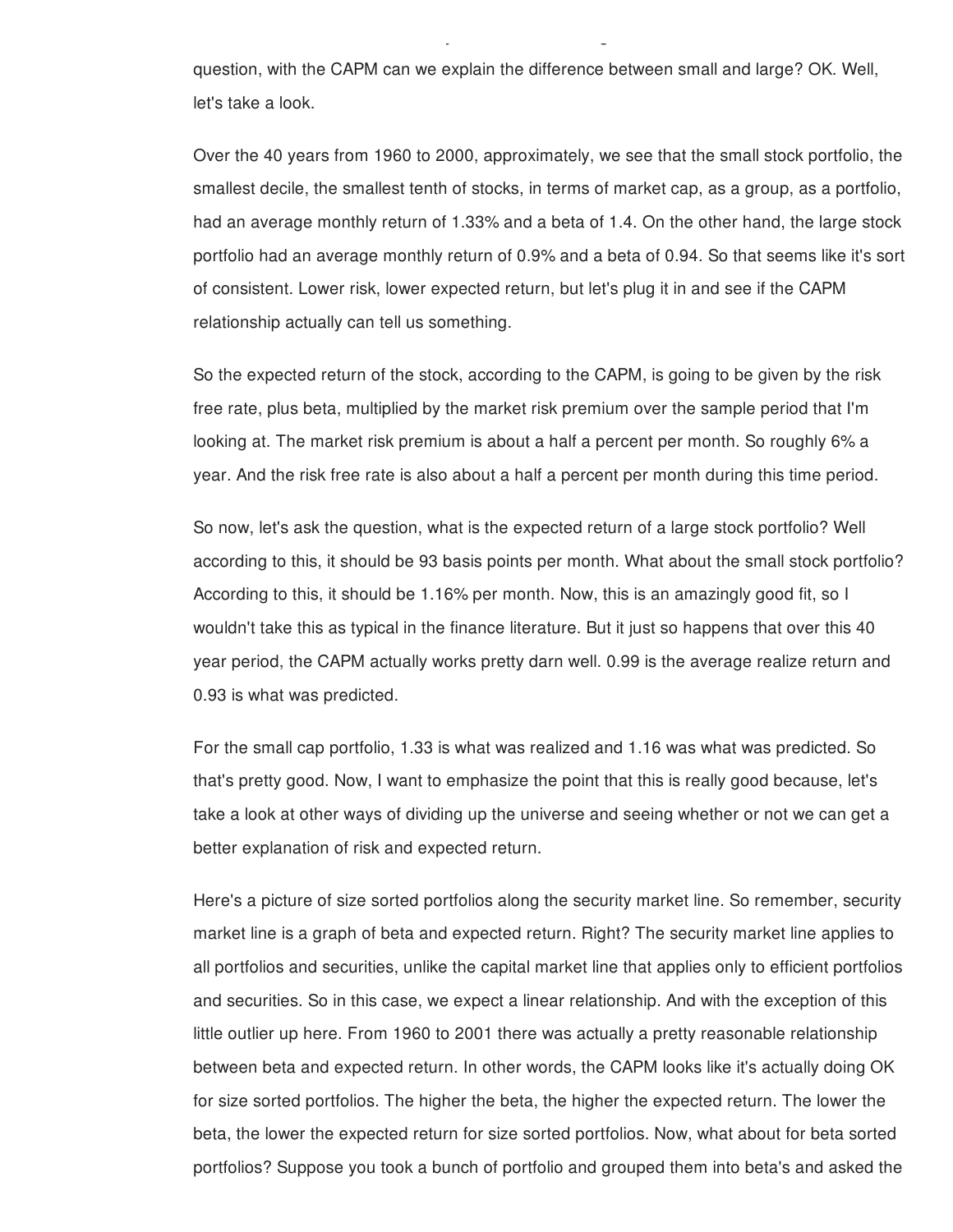question, do the high beta portfolios have higher expected return? Low betas have low expected return? It turns out that, again you get a reasonable relationship. Not exactly what ' would expect according to the CAPM. So the slope of this line, remember, is going to be given by the risk premium, the market risk premium. In fact, the realized relationship looks linear, but it's at a slightly different slope. It doesn't look like the risk premium is the right slope, something a little bit less than that seems to be the right slope.

And it turns out that in 15.433, you're going to learn a new theory of the CAPM that was developed by Fisher Black called the Balck CAPM. And the Black CAPM says that there is no risk-free rate. In fact, what you ought to be using is the rate of return of something called a zero beta portfolio. Well it turns out that if you do that, you would actually get a line that fits this line almost exactly. So the Black Zero-Beta CAPM seems to be a better approximation, but for now the CAPM is actually a pretty reasonable first approximation, so let's finish off that first and I'll come back to the Black Zero-Beta CAPM in a minute.

OK. So this is a plot of the expected return of beta sorted portfolios. Higher beta, higher average return. Lower beta, lower average return. So it seems like a CAPM is actually pretty reasonable. I'm not perfect, but it gets at the heart of what risk really means. Now in order to emphasize the point, let me show you a couple of other graphs. This is volatility sorted portfolios. So now, I'm sorting stocks based upon their total volatility, not just their beta. Remember, the beta measures a part of their total volatility. Right? The beta is the systematic component of the risk. Volatility is the entire amount of risk of a security. If you use volatility as a way of sorting stocks, then look at the expected rate of return. There is no systematic relationship between volatility and return. The higher the volatility, you don't get necessarily the higher the return. So in other words, volatility is not the right measure of the risk reward trade-off.

One of the first things I talked to you about in this course is that, if we've learned anything in modern finance we've learned that you don't get something for nothing, and in particular, if you are gonna bear more risk, you have to be paid to bear more risk, but you have to define risk appropriately. In this case this diagram shows that volatility is not the right measure of risk. You might have to bear more volatility for whatever reason, but you won't always get rewarded. Right? Because volatility is not the relevant measure of risk from the capital markets point of view. What you get rewarded for is the risk that you cannot get rid of by diversification and that kind of risk is not sigma, it's beta. So beta, you do get rewarded. Sigma, you do not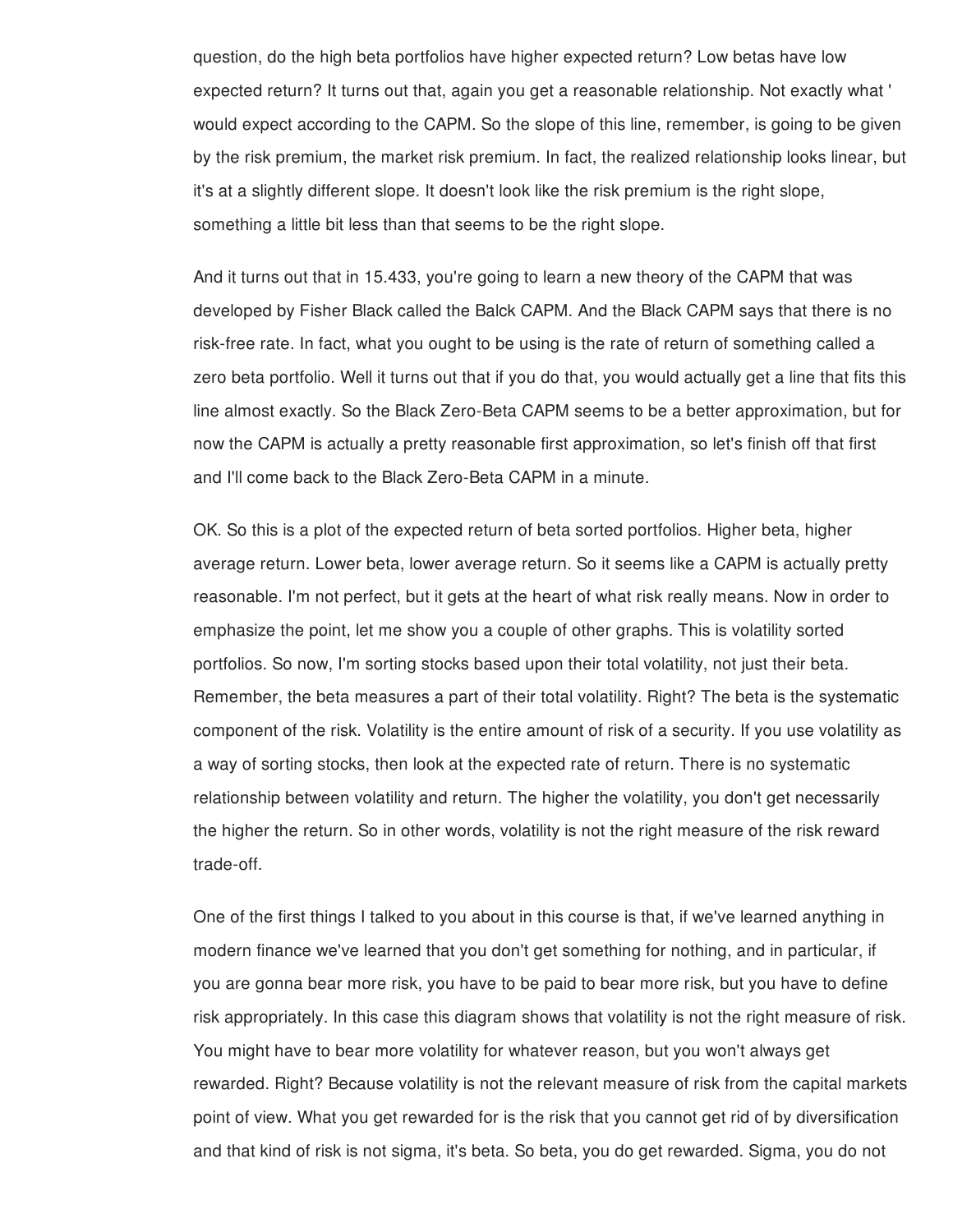get rewarded necessarily. Right? Higher risk does not mean necessarily higher expected rates of return when you measure risk with volatility. Higher risk in the form of beta does seem to be associated with higher expected rates of return. OK. Now, in the most recent literature there have been-- oh, question?

**AUDIENCE:** So if I remember the definition of volatiility-- or based [INAUDIBLE], it's a ratio of two standard deviations, right?

**ANDREW LO:** Beta is the ratio of a covariance to the variance. It's not the ratio of standard deviations. In the case of an efficient portfolio, it's the ratio of two standard deviations. Other questions? OK.

> So what I'm going to tell you now is about the most current research. The most current research suggests that, while beta does seem to have some impact on explaining expected returns, there are other factors out there that seem to contribute to that explanation. In other words, the CAPM, while it's a very interesting and compelling first approximation, it is only an approximation. There are other factors, like book to market, like liquidity, like trading volume, that seems to also add to the explanatory power of these kinds of relationships. So what we're at today is that we think there are multiple betas out there, not just one market beta.

> So the basic vanilla flavored theory of finance, and what you're going to be learning how to use over the next few lectures remaining in this course, is the single beta CAPM. But where we are at the cutting edge of research, or some would argue the bleeding edge of research, is that there are multiple betas out there, multiple sources of common risk. So it's not just the market risk, that is by far the biggest, but there is liquidity risk, there is currency risk, there is term structure risk, there is a variety of risks that cannot be diversified away with a large portfolio of very, very different kinds of assets. And So a better version of the CAPM, one that you might use if you are becoming an expert in finance theory, is to try to identify other sources of betas, other sources of expected return that have risks attached to them and to use these multiple factors in your analysis.

So these are some references that you can take a look at, but the fact is that the CAPM is used, almost universally, among portfolio managers, among venture capitalist, and project managers, and chief financial officers. So the CAPM is a very, very powerful framework for thinking about risk and return. And so it's important to understand it, but just keep in mind that like any other finance theory it's just a theory, its just meant to be an approximation to a much more complex reality. So what we're going to do now-- Yeah, question.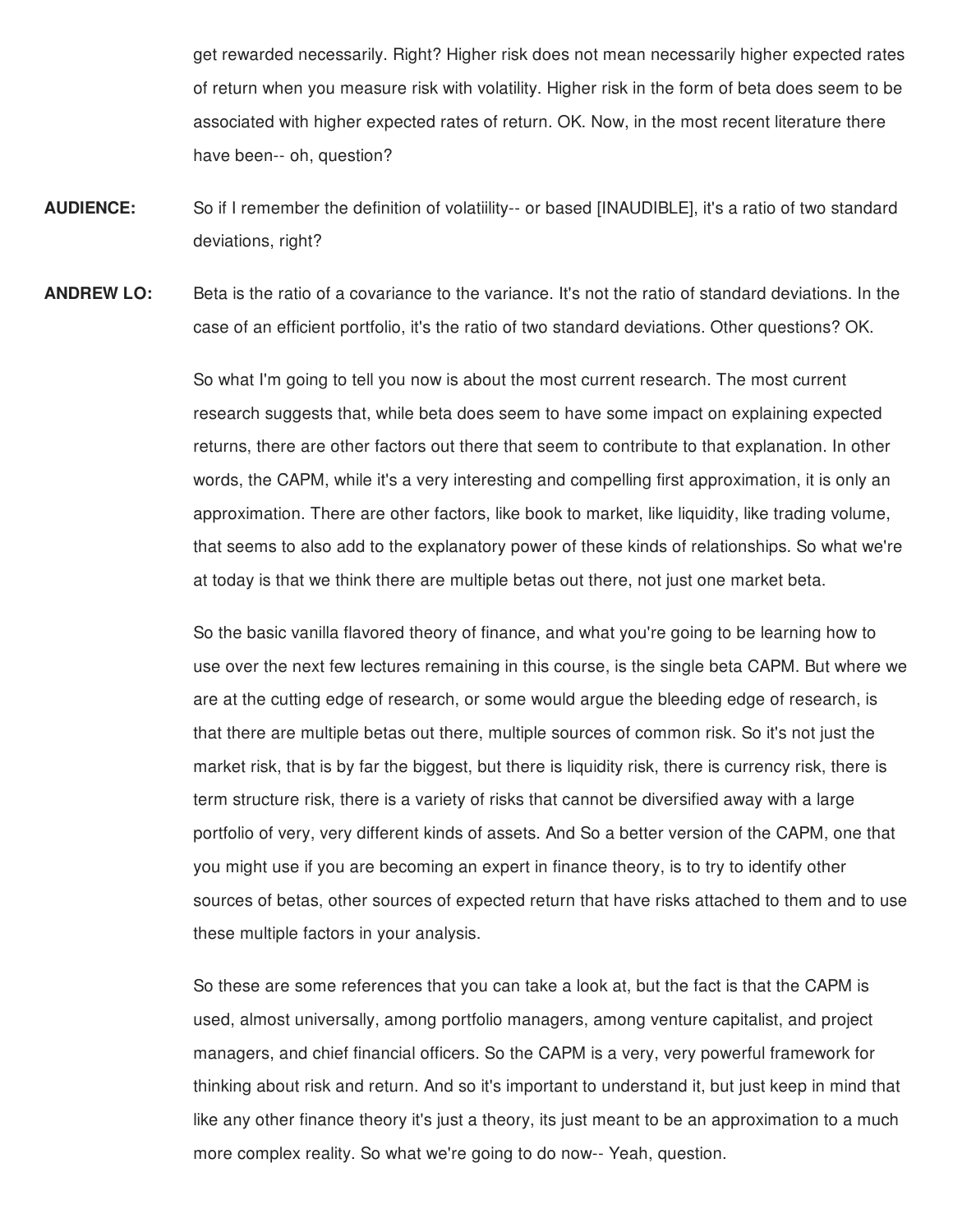- **AUDIENCE:** Would the other betas always have to be associated with like some kind of market portfolio or some representative portfolio, or do they just track a defaulted [INAUDIBLE] or something like that.
- **ANDREW LO:** So that's a great question, let me repeat that. The question is, does factors that are useful for the CAPM always have to be associated with some kind of a tradable market portfolio, or index, or can it be some other factor, like macroeconomic like unemployment? Well, there's a big difference between factors that are economically relevant and factors that are financially relevant, and let me explain the difference. Factors that are economically relevant may well explain the returns of certain securities. A good case in point is unemployment. Unemployment is a factor that does seem to have some explanatory power for stock market returns. The reason that we don't focus on those kinds of factors from a financial decision making point of view is that while they may identify interesting economic relationships between certain parts of one part of the economy and other, it doesn't really allow you to make any kind of market decisions. In other words, if you can't trade it, then you can't manage it. So from the perspective of financial applications, most of the factor models that you will see are factor models where the risk factors are portfolios of securities, or in some other sense tradable

So for example, if I had a particular beta exposure-- For example, if I'm holding a portfolio over here and this is more beta than I want, I can get rid of that beta by trading in S&P futures contracts to decrease the beta. You can't trade unemployment. All right? At least not as easily as you could market beta's. So while there are many research papers out there that try to document the relationship between all sorts of economic indicators and financial markets from the applications perspective the kind of models that we will be dealing with will be factors that are associated with portfolios of marketable securities that you can trade, purely from a practical perspective.

OK. So the key points for these series of lectures, lectures 15 through 17, what I want you to take with you is that there are two critical relationships that you must understand. The first, is the risk reward trade for efficient portfolios, that's the capital market line. And the second, is the risk reward relationship for all other kinds of portfolios, that's the security market line of the CAPM. The CAPM. requires equilibrium. That's a departure from everything we've done in this course up until now. All of the pricing relationships that I've argued have to hold things like present values of bonds, of stocks, of futures, of forwards, of options, all of those pricing models, all of them, rely just on this notion of no free lunch, that people prefer more money to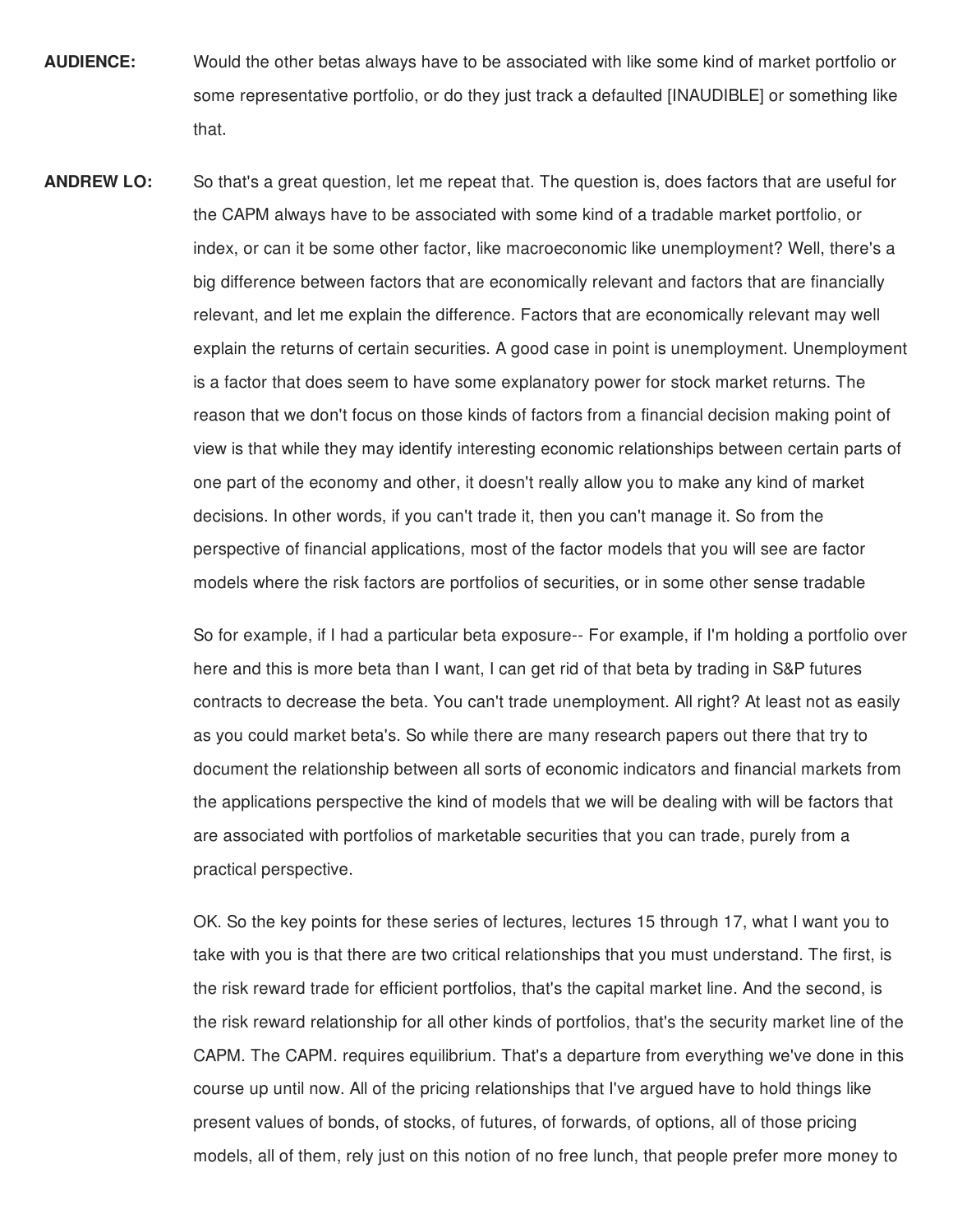less money. But with the CAPM, I actually had to invoke a much stronger condition. I actually had to require that supply equals demand. It was through supply equaling demand that I was able to identify that the tangency portfolio is equal to the market portfolio. OK?

So what we've done is to look into the heart of the market and try to infer from that what the market is actually doing by coming up with a particular discount rate that is consistent with those market views. And that now provides us with a complete theory of finance from your perspectives. You now know how to value 99.9% of anything that's out there, you've got the tools to do that. So what I want to do with the remainder of the course is I'm going to force you to apply those tools In several different contexts until you understand how the tools work. OK? So that's a we're going to do for the rest of the course. Let me just pull up the syllabus. Amazingly, we're actually on schedule despite the crisis and all our discussions thereof.

We are to be focusing on capital budgeting today, next lecture, and the third lecture, where we take the tools of net present value calculations and risk adjustments and then just apply them to a bunch of different contexts. We're going apply them left and right. And what I'd like to do after that is to put it all together. In the very last lecture I'm going to try to give you a sense of where we stand today in terms of how to apply these tools more broadly given the market conditions that prevail. So I'm going to talk about market efficiency versus behavioral finance, psychology and I'm going to bring in some evidence from the cognitive neurosciences that will integrate all of the different parts of the course. So make sure if you're going to come for one lecture, you're going to come to that one, because that's where I'm going to put it all together for you. OK.

So we're going to turn now to this notion of capital budgeting. I'm going to take the perspective that we now understand how markets work. We understand how pricing works, we know how to make risk adjustments, and we're going to take those ideas and apply them to very practical settings. And so in that respect I'm going to ask you to change your focus. Up until now we've been looking at markets from the perspective of an investor, either Warren Buffett, or the investor that's steeped in portfolio theory. Now, I want you to change your perspective and say that you are a corporate financial officer, or you're a project manager and you're trying to make financial decisions about various different alternatives. You're not principally trying to beat the market, or you're not principally trying to invest you're wealth, you're trying to make a decision about whether or not to take on certain projects. And the question is, how do we use the tools that we've developed to do that?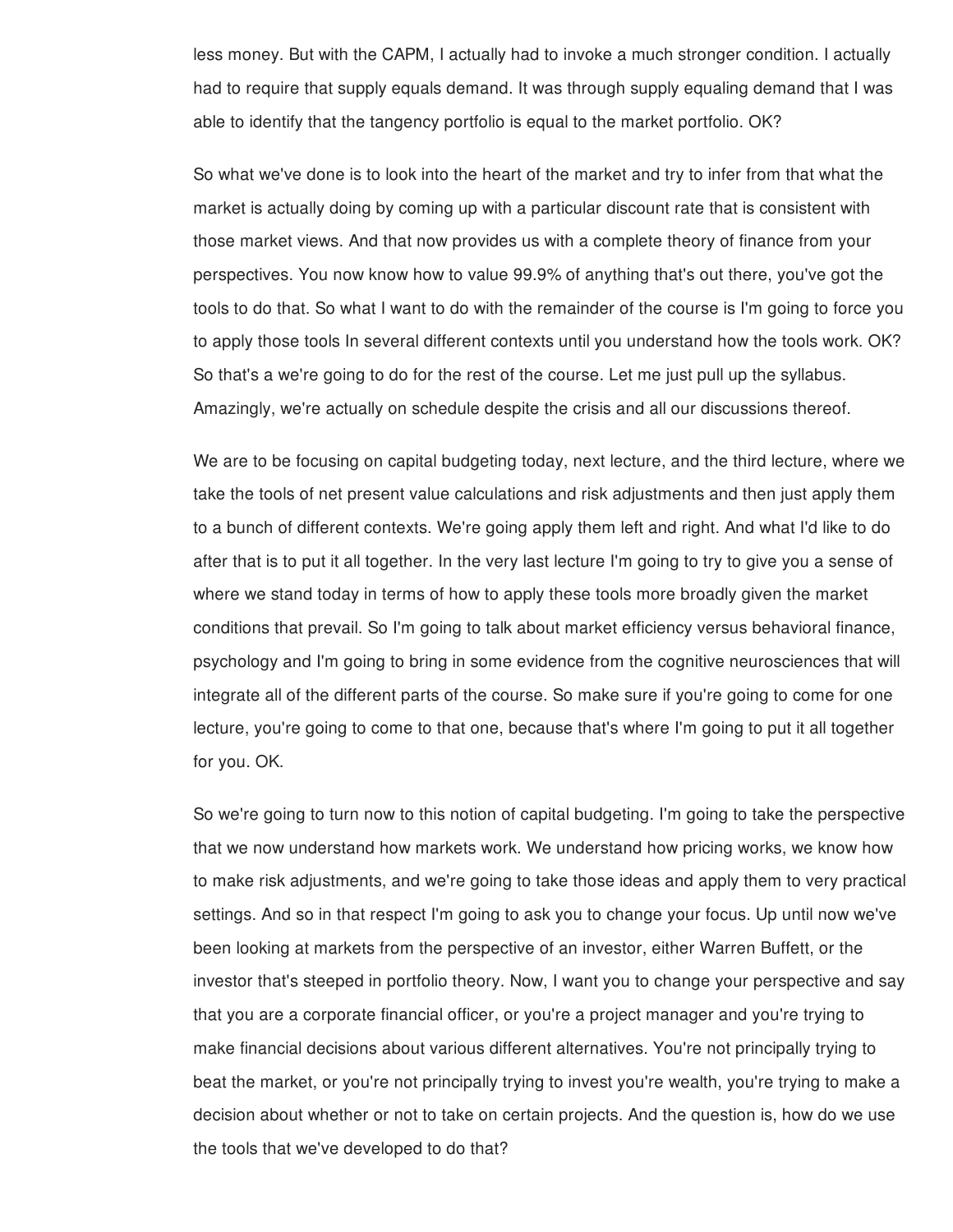So we're going to start with the NPV rule, which is the rule that we've developed at the very beginning of this course. It's very appropriate that we end the course with a discussion on this rule, but now with a much more sophisticated understanding of how to apply it. I'm going to talk about cash flow computations because it will turn out that cash flows are what you need to discount with NPV, not accounting earnings which have all sorts of conventions that are not necessarily realistic, or relevant for economic decision making, but rather I want you to focus on actual dollars and cents that you're going to be getting period by period. I'm going to talk about discount rates and applying them over time, project interactions, alternatives to the NPV role, and how capital budgeting is currently done.

There are going to be three different main points to this sequence of lectures. The first main point is to use proper risk adjustments in doing NPV calculations. That's something that I think by now should be already ingrained in your way of thinking, but I want to make sure that that's true. The second main point I want to get across is that, there are lots of different ways of doing capital budgeting, but in this case there's only one right way to do it from the perspective of economic analysis. Now, economic analysis may not be the only consideration. When you make a decision about whether to take on a project, there are economic considerations, but there are also political, social, practical, cultural, all sorts of other considerations. I'm not going to say anything about those because that's outside the purview of this finance course, but from the business and financial decision making perspective, NPV is always the right thing to do and I want to emphasize that by showing you three wrong ways of doing capital budgeting.

These are ways that people still will make use of today. So things like using IRR, or using payback, or using profitability indexes. I'm going to go through each of those and argue why those are not the correct way of making financial decisions, but because they're so prevalent I want you to at least be aware of them and understand how they relate to NPV. And the last thing I want to do is to tell you about the complexities of financial decision making by talking about time as an element. In other words, the fact that decisions are being made over time makes these kinds of interactions among projects very, very complicated. And I'm not going to be able to solve all of those for you, that's what 15.434 of this course on capital budgeting and corporate financing will do, but I want to give you a taste of it so you are aware that there is a whole other world out there where you've got to take these tools and understand how to apply them. OK.

So let's talk about the NPV role. We started this course with a statement that all assets are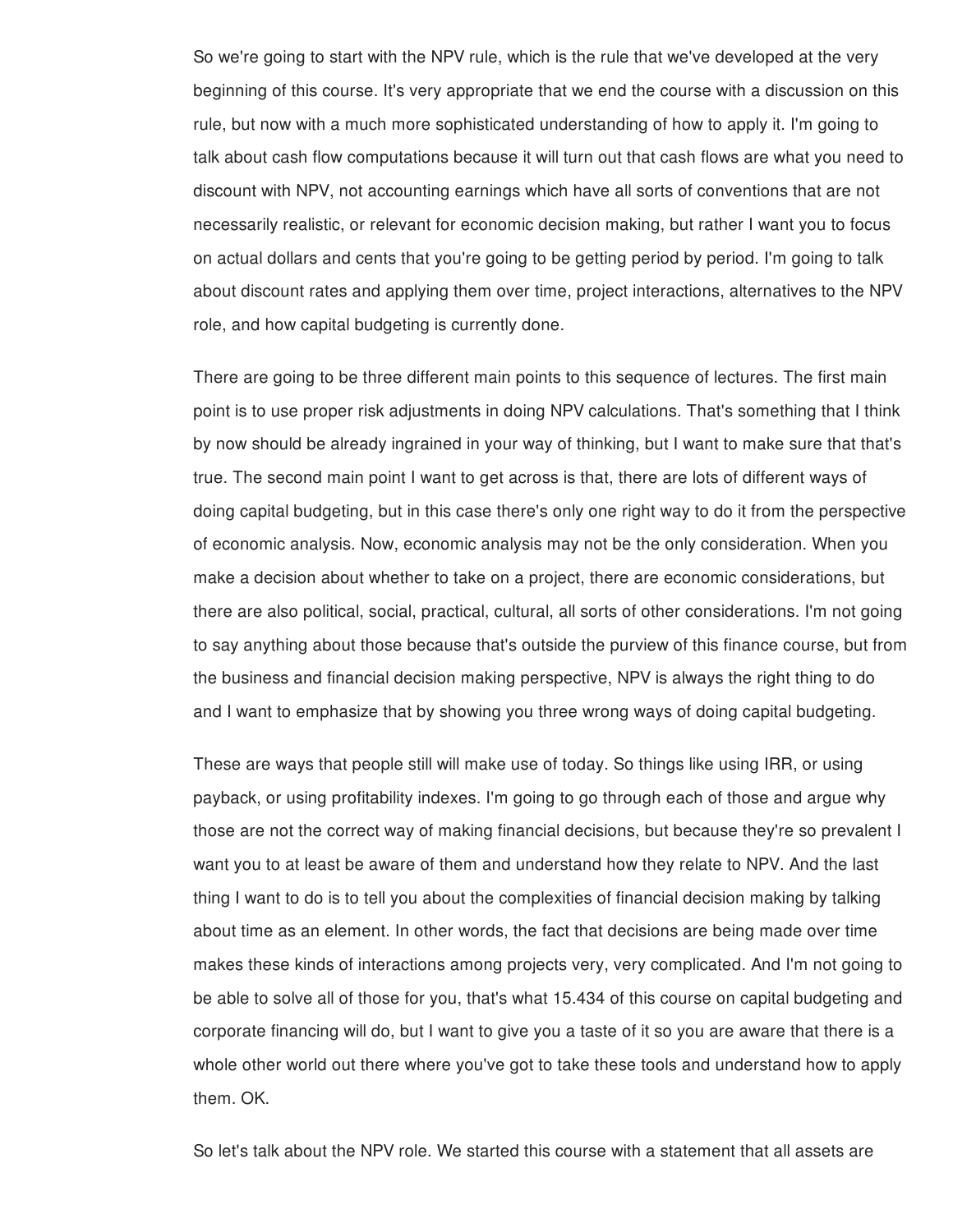nothing more than a sequence of cash flows. That's what I call an asset. Every single asset can be reduced, essentially, to a sequence of task flows. So this is a sequence of cash flows for a particular project, or asset. And the current market value is simply the NPV where now you've got a discount by the appropriate cost of capital that is an appropriate risk adjusted cost of capital where you are adjusting the risk relevant to that particular cash flow.

So you'll notice that I use r1 for cash flow one, and I use rT for cash T. What that means is that you can have two different discount rates for two different cash flows of the same project because those two different cash flows may actually have two different risks. So now when you see this expression, which is exactly the same expression I showed you at the very beginning of this course, it should have much more meaning to you because now you understand what amount of effort goes in to coming up with that appropriate discount rate.

It turns out that because of something called value additivity we can make decisions about how to allocate our resources simply by picking those projects with big positive NPVs. In other words, you don't have to worry about project interactions unless there are interactions that are explicitly involving your decisions. Having a firm and combining high NPV projects is the best way to increase the value of that firm. So you look at each project on a standalone basis and if there are project interactions you then evaluate those interactions separately, and I'll give you examples of that.

OK. So we're all familiar with this. This is just the standard approach to calculating market value. Now, the investment criteria that I'm going to propose for capital budgeting, for project selection is this. For a single project, if you've got one project you're trying to decide upon, take it if and only if the NPV is positive. If it's positive take it, if it's negative do not take it, or sell it. Short it, if you can.

## [LAUGHTER]

OK? It's hard to short projects it's not that hard to short securities. For many independent projects, take all of them with positive NPV. If they're independent, meaning that taking one doesn't preclude you from doing another, or there's no project interactions, take them all as long as they have positive NPV. If there are project interactions, then you have to take that into account. So one simple example of a project interaction is you can only take one of many. And if that's the case, then you pick the one that's got the highest NPV. Where you have to use the proper risk adjustment for that particular project.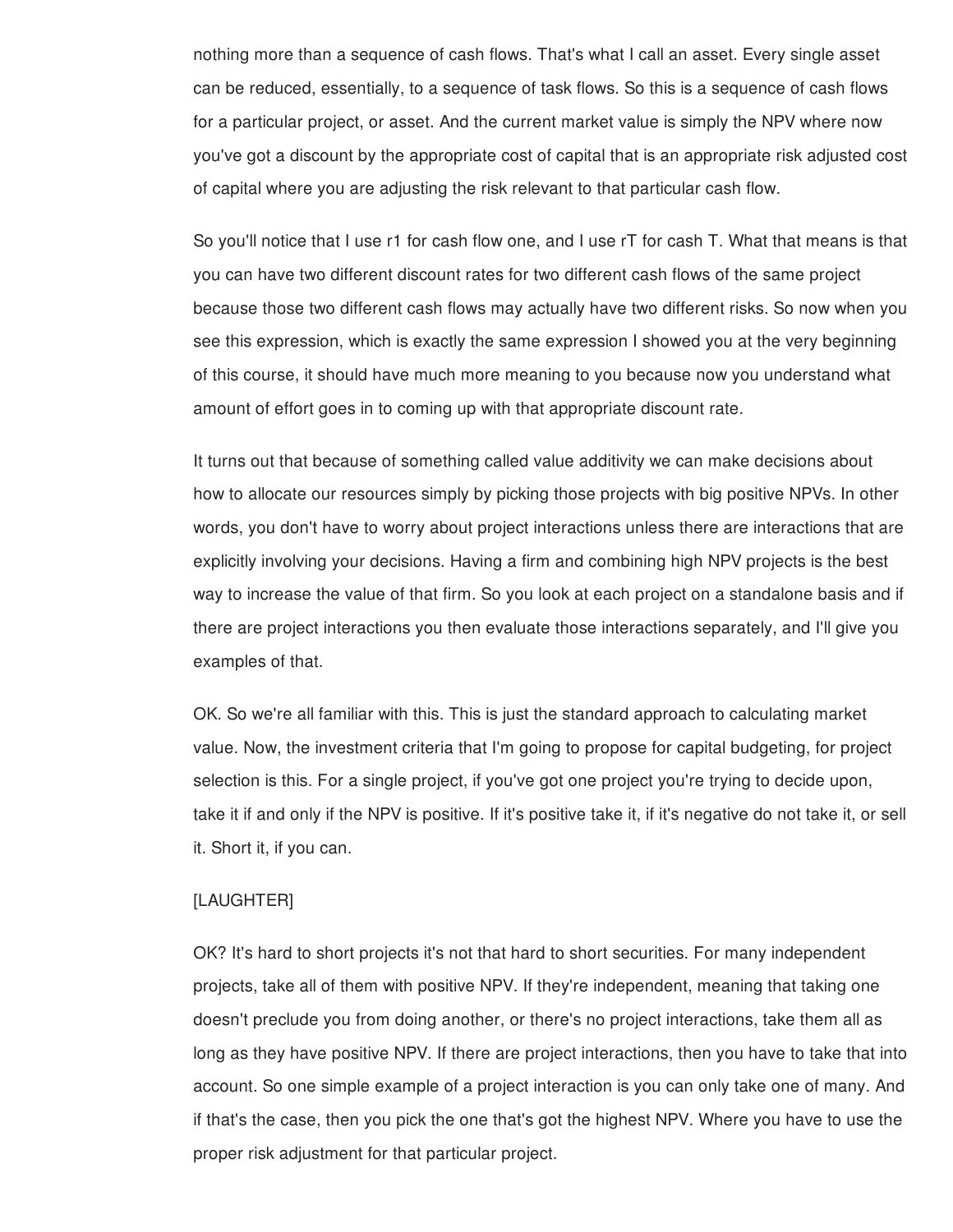So in order to compute NPV you need three things, you need cash flows, obviously, you need the discount rates, and you need to consider strategic options. The first and the third I'm not going to help you with, that's your business. That's the business of business. You've got to identify what those cash flows are and you've got to identify what your options are. What I could help you with, in the context of this course, is evaluating the market value of those possibilities. Those strategic options, you now understand how to use option pricing analysis and for discount rates, you now know how to use risk adjustments to calculate the appropriate discount rates. But the other stuff is domain specific expertise that you bring to the table. And so I told you at the very beginning of the course that finance is the language of business, this is what I mean. You can't even talk about making a decision unless you speak the language of finance, unless you evaluate projects in this kind of a framework. OK.

So in terms of cash flow calculations, I'm going to give you some examples in a few minutes, but let me summarize what I'm going to tell you and then we can talk about the specifics through that example. The first point, is you should use cash flows, not accounting earnings because again, accounting earnings are meant for purposes other than decision making. Accounting is really meant as a kind of a checkup to see how you've done. How you've done is not the same thing as how you're going to do. One of the things that I think is apparently not emphasized enough is that when you look at accounting data you're looking at numbers that are not random variables, they have been realized. There's no uncertainty in what a balance sheet, or an income statement says. It's about the past. And accountants hate uncertainties.

I don't know how many people are accountants here, or how many accountants you know, but if you know them you know there's a certain personality type that gets drawn into that profession. And these are not big risk takers, they want to see order and certainty in what they're doing. That's what a good accountant will do, is to try to understand where to put all the expenses and revenues into the proper boxes so that it all adds up. Accounting is incapable. It is not designed to manage and reflect uncertainty. You've heard the term offbalance sheet item, right? For example, I've spoken before about a credit default swap, or a futures contract. If you engage in a futures transaction, the moment you engage in that transaction what's the NPV of a futures contract?

**AUDIENCE:** Zero.

**ANDREW LO:** Zero. Exactly. And as a result, that does not go on the balance sheet because it is neither an asset nor is it a liability. It's both, or neither, depending on how you look at it. It's an off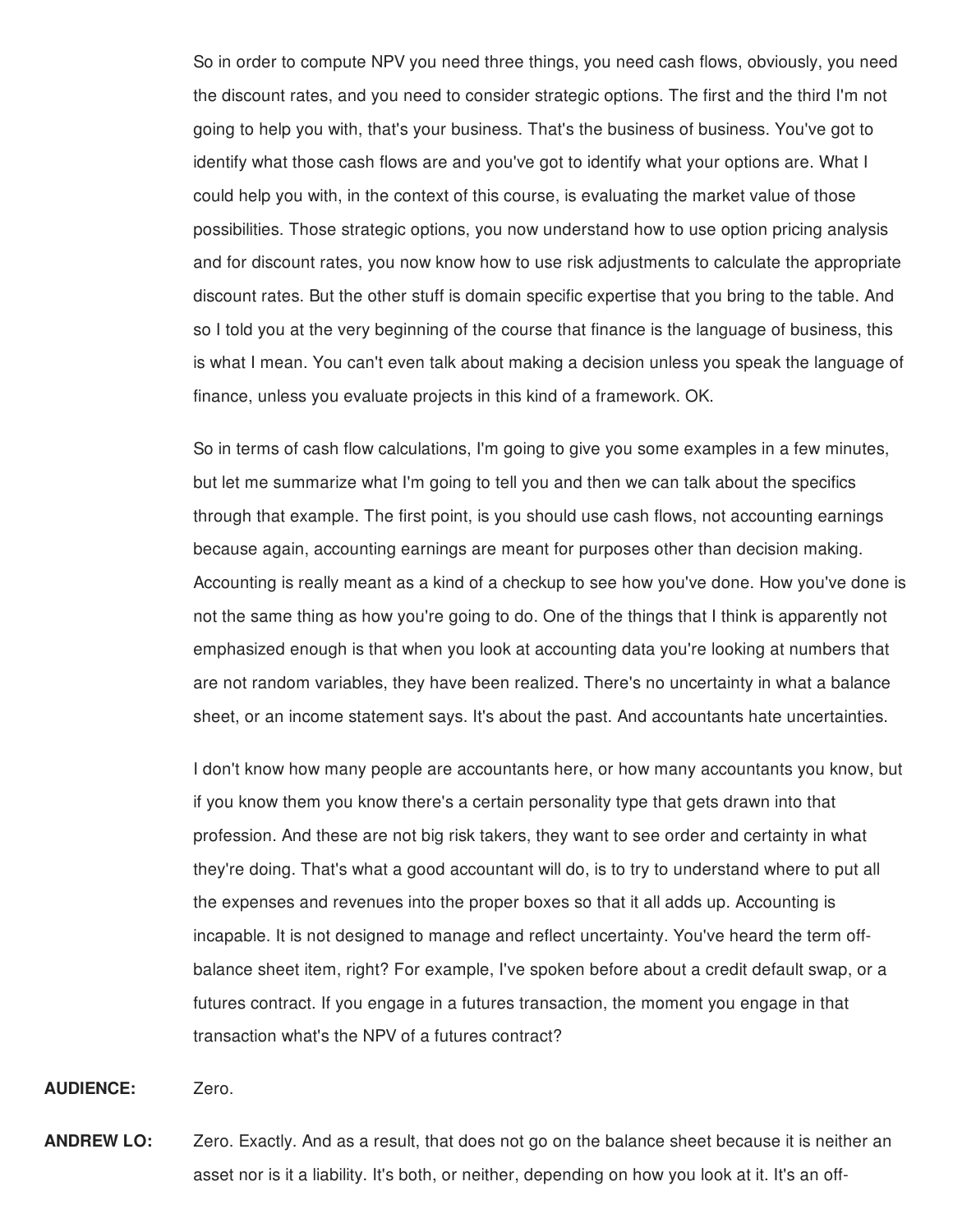balance sheet item because it doesn't-- Where do you put it? It has zero value. But the point is that entering into one of those agreements has a big impact on your future risk. So accounting, the language of accounting is not ideally suited for thinking about the future. It's a wonderful method for understanding what happened in the past and you need to understand that in order to plan for the future, you need to know what your current assets are and what your current liabilities are, but that doesn't tell you where your risks are going to be and it doesn't allow you to speak about the dynamics of cash flows because that's not what an accountants job is. That's not what accounting is designed to do. Right? This is not meant to be a critique of accounting, but simply that you can't use it for purposes that it wasn't ideally designed to serve.

So the first point is, you've got to use cash flows, not accounting earnings. Second point, you've got to use after-tax cash flows. Why? Because you have to pay taxes. That's one of the, along with death and some other unavoidable aspects of life, you have to pay taxes. So if you have to pay taxes, then you may as well look at after-tax cash flows. The reason this is important is because there are certain things that show up as cash flows that you wouldn't ordinarily think of as cash flows because of the tax code. For example, depreciation. Depreciation is an accounting technique for attributing the decline of capital assets. When you buy a machine it's new on day one, but after 50 years it's not new anymore and it's not worth the same after 15 years as it is on day one. Now, how you account for the loss in value of that machine, how you account for how the machine gets used up over 15 years, that's a matter of accounting practice that may have no bearing on the actual economics of the machine, but it has absolute bearing on the cash flows that you are going to receive because you get to deduct depreciation expenses off of your taxes. So after tax cash flow is as important.

And finally, this third point sounds simple, but it's anything but simple unless you practice with it and do a lot of examples. Use cash flows attributable to the project. In other words, you've got to compare the firm with and without the project and look at the cash flows. OK? It's very, very easy to forget certain cash flows that either come along with the project, or have to be spent if you take on the project and you'll end up missing one element or another. And in many cases those kinds of omissions can have a huge impact on whether or not you decide to take on the project. So there are lots of examples about how you might do that here, but in the end practice, practice, practice is going to get you to understand how to take into account each of the features.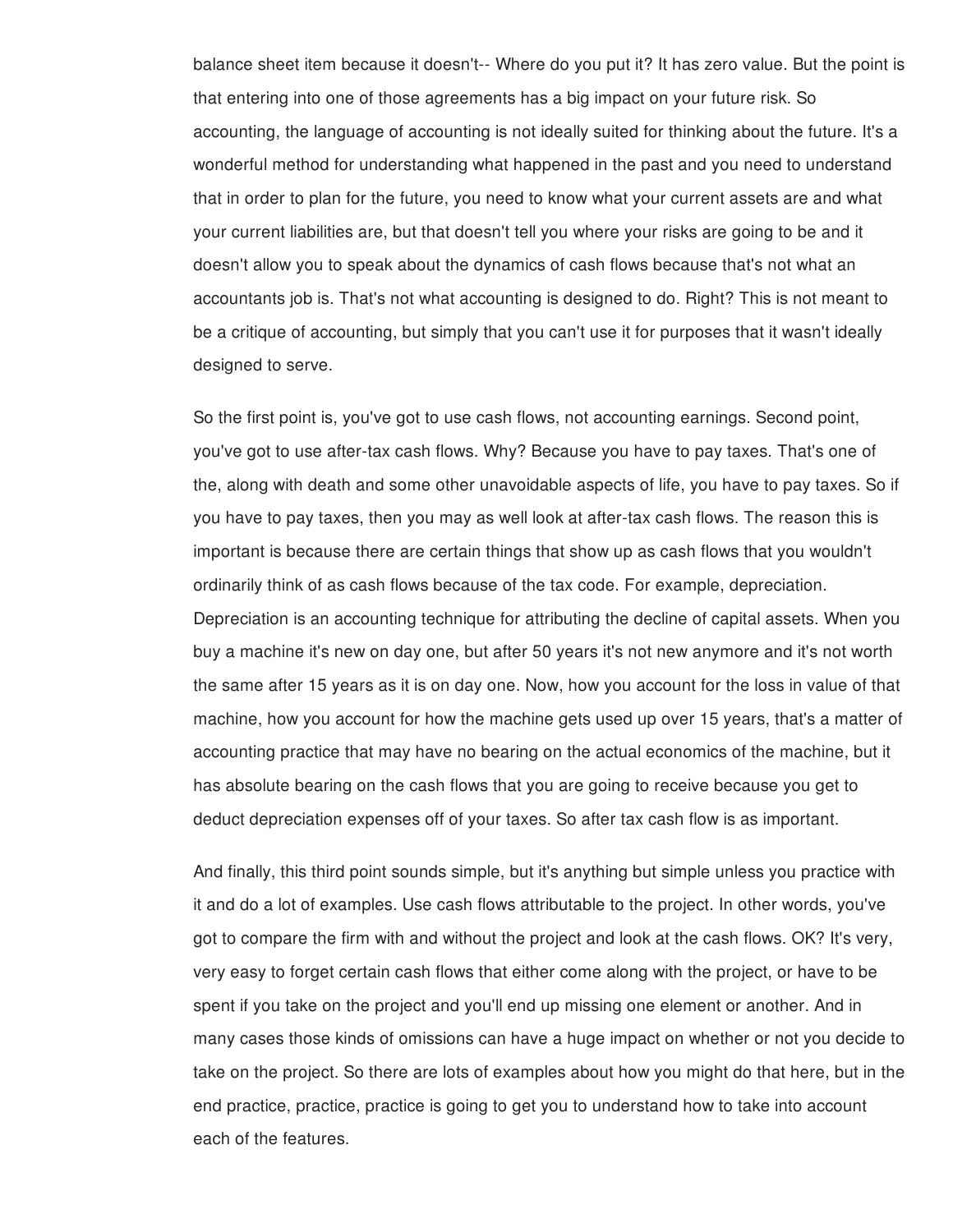So I want to just go through a few of these now and then I'm going to talk about the point that I started with earlier, which is I want to show you some techniques for capital budgeting that are incorrect and how they relate to the NPV rule. So let me just tell you a little bit more about accounting earnings versus cash flows. Cash flows are what you need to use for calculating NPV because in the end what matters is the cash that you get, not the accounting profits that may or may not be realizable. So cash flows are simply equal to cash cash inflows minus cash outflows. That sounds simple, right? It's not simple because you've got to figure out what those cash inflows or outflows are from, in many cases, accounting data. And so you need to know a little bit about how the accounting interacts with these kinds of calculations.

So I'll just give you a little bit more detail, and I'll leave it up to you to focus on specific applications because the accounting rules, first of all they change fairly often and actually right now at the heart of the debate in the financial crisis is this notion of fair value accounting, FAS 157, which says that you've got to use market values for updating your assets and liabilities. And that's a new ruling that has created some problems because market values, during times of stress, can drop precipitously. And this is why I told you early on that accounting is not ideally suited to deal with a lot of issues having to do with risky assets because risk is not an element that the accounting framework is well-suited to deal with.

So how do we get cash inflows minus cash outflows. Well, operating revenues is typically what cash inflows involve for a given project, operating revenues. And then, you subtract from that operating expenses without depreciation. The reason you don't take into account depreciation is, as I told you, depreciation is one of these magic accounting concepts that has no bearing on reality. It's a mechanism for simply accounting for a decline in the market value of a particular kind of equipment, or asset. And there are a lot of different accounting conventions that are a function of tax code changes. For example, in some cases you can accelerate the depreciation of an asset. Even though a machine is working fine, there are certain situations where you can assume that half of the machine evaporated after one year. Now how does that happen? Well it's an accounting tool that Congress passed years ago to allow companies, businesses, to accelerate the depreciation and therefore get a tax advantage. Question?

**AUDIENCE:** Aren't income taxes linked to the accounting nuances? So if we're using taxes, I'm saying, sort of, we can't use accounting [INAUDIBLE] because it's a depreciation-- Depending what depreciation that you used, do income taxes change?

**ANDREW LO:** Yes. That's right. And so we're going to take that into account, but the point is that for the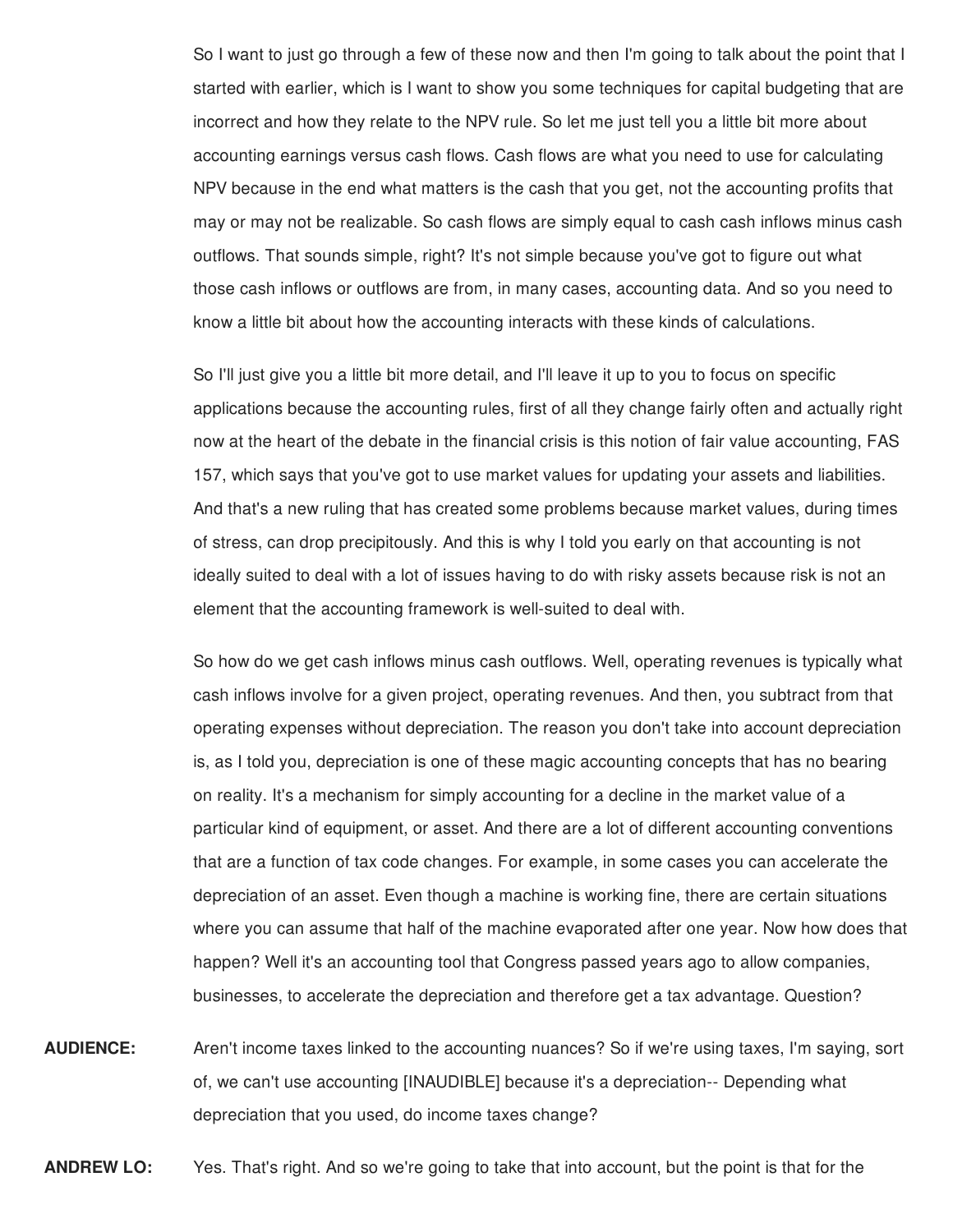purposes of cash flow, the depreciation schedule will impact the cash flow only in terms of the actual tax shields that it generates. Not that it will decrease the value of the machine when the accountants tell you that it will. OK? So the idea is that your operating expenses are expenses you have to pay irrespective of what the depreciation schedule is. So accounting expenses without depreciation is what you're paying out in cash. It's the actual cash outflow every single year. Capital expenditures is what you spend on new equipment, and then income taxes.

So this is your point, Louis. All of the effect of depreciation on your income tax gets included in here. Income taxes you have to pay every year, so that's a cash outflow. Right? So if there's something that can reduce your cash outflow, you better take that into account. And that's where depreciation comes in. It's a tax shield that allows you not to pay as much taxes, so it reduces your tax burden, it reduces your income taxes. But again, the focus is on cash flows. Money in versus money out. That's what you're trying to measure. And once you get the measure of money in minus money out, then you can start discounting using your appropriate cost of capital, but you got to get the cash flows right.

And so there are a number of other subtleties. For example, the project income taxes that you pay for your project is going to be the corporate tax rate, times the operating profit, minus the tax rate, times your depreciation. So your depreciation doesn't actually affect the profitability of the particular piece of equipment, or the project, except in so far as it affects the taxes you have to pay. So project income taxes, that income taxes associated with your particular project, are going to simply be the tax rate multiplied by the operating profit, minus the tax rate, times whatever depreciation you can claim, and so this is how you can get depreciation into your cash flows. It affects the amount of income taxes you're paying and that's it. So the bottom line, what's your task flow? It's going to be one, minus your tax rate, times the operating profits. Operating profits is operating revenues, minus operating expenses without depreciation. Without depreciation.

Depreciation comes in later when you're talking about the taxes. So here is where the depreciation comes in. So your cash flow is operating profits, multiplied by one, minus the tax rate, minus your capital expenditures, and by the way, your capital expenditures, notice that you're not getting taxed on that. Nor do you get a deduction for that. You don't get to deduct capital expenditures the way you get to deduct ordinary expenses from running a company because capital expenditures are treated differently by the tax code.

Does that make sense? Who knows. That's for the tax experts to decide upon. The fact is that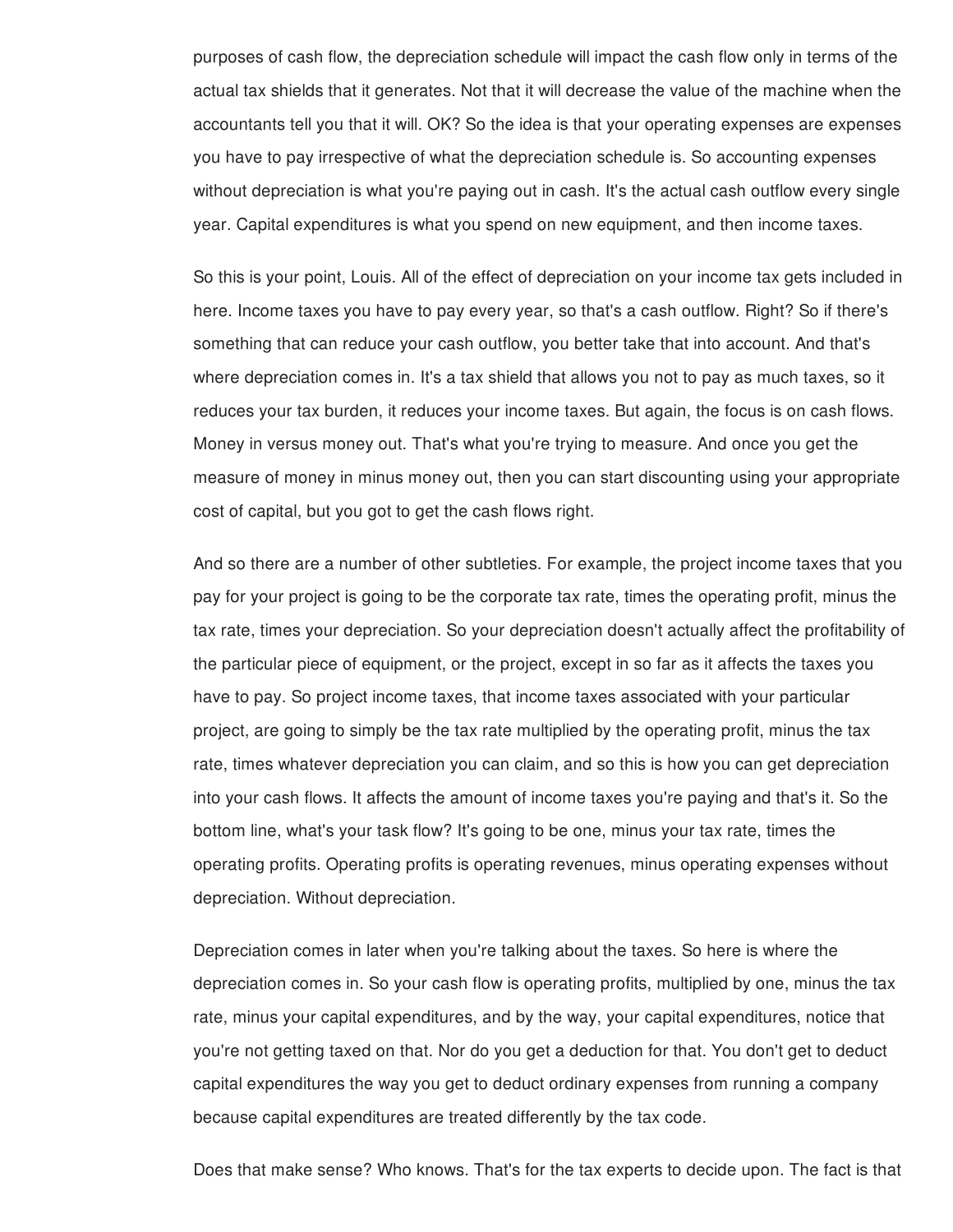capital expenditures have a different tax treatment and you have to know that, that's why you need accountants to tell you how they get treated. The way they get treated is you get to depreciate the capital expenditures as the accountants tell you you're using them up.

So if you buy a piece of equipment for \$25 million, you don't get to deduct it right away because you're not using all of it right away. You're using part of it every year. How much are you using? That's where the depreciation schedule becomes relevant. So here what you're getting, in terms of cash flows, what you're getting is the depreciation that you report every year, multiplied by the tax rate. You're getting that as a positive cash flow. Why is that? Who can tell me why that is? Yeah.

- **AUDIENCE:** Because you're not paying any expenses.
- **ANDREW LO:** That's not quite right. It's along those lines, but not exactly, that's not exactly the mechanism. [INAUDIBLE]?
- **AUDIENCE:** This position is expense, but it's not out of cash flow.
- **ANDREW LO:** Right. Depreciation is an expense you get to deduct, so you're right about that, but you're getting to deduct it purely because of the tax code. And because you get to deduct it you don't have to pay this much tax. In other words, without the depreciation you would be out this much money. But because you have that deduction, it's like a get out of jail free card, you basically take this card and say, here I don't have to pay this much tax, how much is that card worth? Well, it's worth this. So this is actually the amount of cash you're going to get to keep in your pocket if you have this depreciation tax shield. That's what it's called, a tax shield. It prevents you from paying a certain amount of taxes. You actually get to keep that money in your company. So it's actual cash flows to you.

So the accounting impact of depreciation is here. And it's important, I know it seems like it's a waste of time for us to spend time for my telling you how to do accounting, but this is an important enough point that people forget when you're doing NPV calculations that I want to hammer this home. What matters, from an economic perspective, is the cash that you're getting for your project year in and year out. Keep your eyes on the cash. Don't keep it on the accounting numbers, keep it on the cash. And if you do that, you'll never go wrong. OK.

Here's an example just to make the point. A machine is purchased for a \$1 million with a life of 10 years and it generates annual revenues of 300,000 and operating expenses of 100,000. If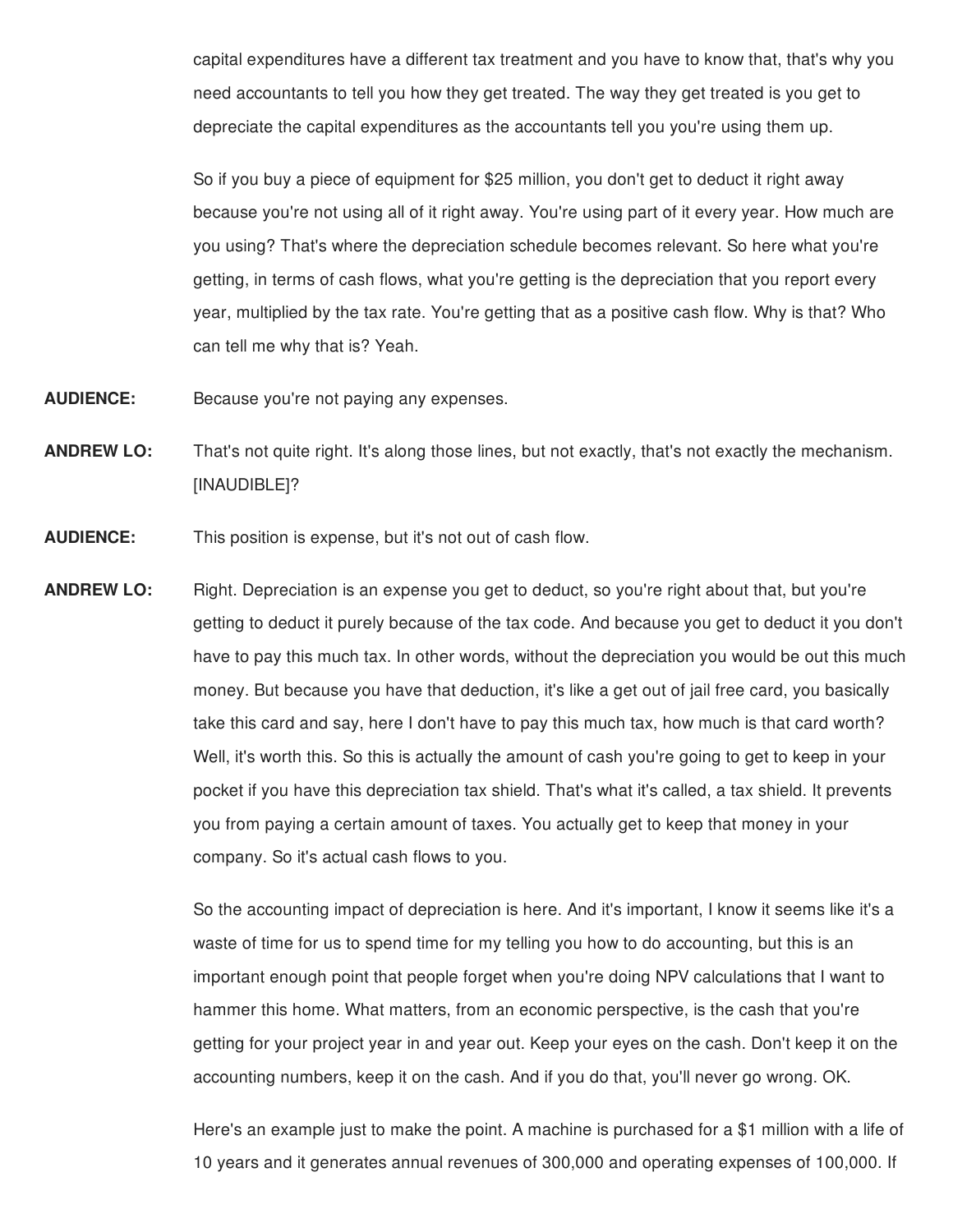you assume that the machine gets depreciated over 10 years using straight line depreciation. What does that mean, straight line? Yeah.

**AUDIENCE:** Equal amounts every year.

- **AUDIENCE:** Exactly. So if the machine is worth a million bucks and you're depreciating it over 10 years straight line, what do you deduct every year?
- **AUDIENCE:** 1,000 [INAUDIBLE]
- **ANDREW LO:** 100,000. Yeah. Yeah, that's right. It'd be 100 years if you did 10,000. That would be a long life of the machine. That's right \$10,000-- \$100,000 a year for 10 years, that's how much the accountants are telling you you're using up the machine. And so every year you get to deduct \$100,000 from that kind of depreciation. So what is your after-tax cash flow? Now, you're accounting earnings, the way that an accountant would accrue the earnings would be this. It's 3 million, minus 100k, minus a 300k, minus 100k, minus 100k, that's 100k of earnings. So an accountant would tell you that your earnings for this situation is \$100,000 a year. Right?

However, that's not the cash flows. Let's look at the task flows. The cash flows on an after tax basis, assuming a 40% corporate tax rate is 1 minus 0.4, times revenue of 300, minus operating expenses of 100. So you're making \$200 cash every year before tax, but then you've got to pay tax, but then you're getting a depreciation deduction of \$100,000 a year. So you're actually getting \$160,000 of cash every year. Not a 100, but 160. So when you do an NPV calculation it makes a world of difference whether your NPVing this guy, or your NPVing this guy. They're not the same. Right? And from an economic decision perspective, this is what you ought to focus on, not on this. Yeah, Edward?

- **AUDIENCE:** Yes. Probably through the accounting calculation, you will have the million up front. While here you will have a cash flow and a cash in flow from here [INAUDIBLE], right?
- **ANDREW LO:** Yeah.
- **AUDIENCE:** In the accounting.
- **ANDREW LO:** That's right. So there are other considerations that you might want to bring into the analysis, but my point is simply using accounting earnings versus after tax cash flows will give you a different number. In both cases, I'm not I'm not taking into account the upfront outlay of a million. Right?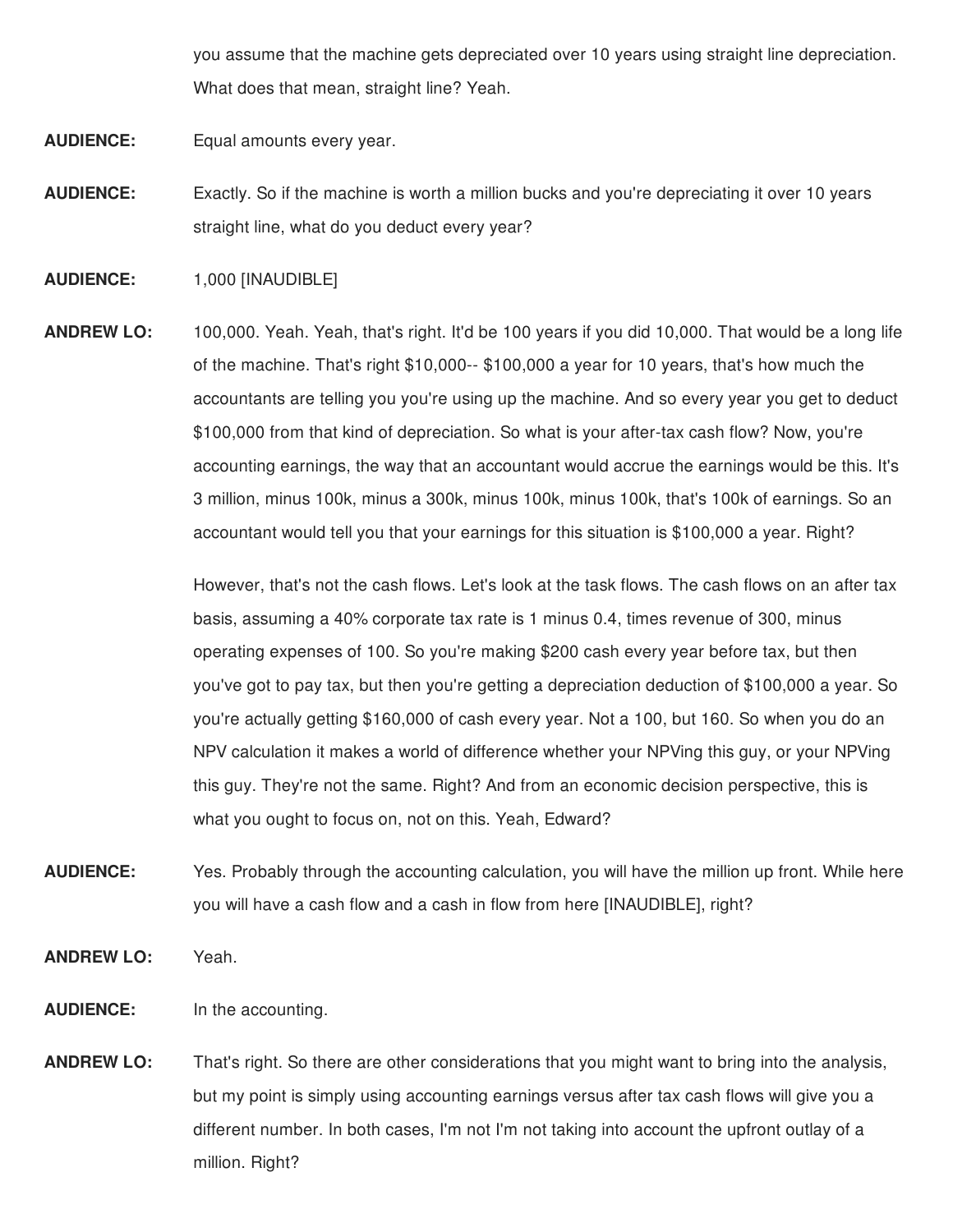**AUDIENCE:** But in the accounting you would never.

**ANDREW LO:** Right.

**AUDIENCE:** Yeah. [INAUDIBLE]

- **ANDREW LO:** Agreed. That's right. And that's part of the problem. That's one of the reasons, by the way, why certain companies are incentivized to acquire other companies. It's because the acquisition costs aren't accounted for in the same way that the operating costs. So if you've got a company that's generating a lot of profits, it's very profitable, but it cost you a lot of money to acquire, from the counting perspective it can make you look really good because your earnings are going to get a big boost, but in fact the NPV of the situation may not be as attractive. The bottom line from shareholder wealth, if you are doing this for your own personal account you'd want to be making decisions not on accounting earnings alone, but rather on cash flows. All right? NPVs. Yeah, [INAUDIBLE].
- **AUDIENCE:** What about if you can give a working capital? Aren't you supposed to take it also in to consideration?
- **ANDREW LO:** In what sense? You're looking at the net incremental impact on your working capital and this take that into account. Wokring capital is the change-- is demanding opportunity to invest in the business in order to make the business to grow.
- **ANDREW LO:** Yeah, that's right. So I haven't talked about what the NPV. Is if you want to do the NPV you've got to ask the question, does the after tax cash flow justify a million dollars? I haven't talked about that yet. So I'm not I'm not suggesting that we've got an answer for what you should do with this particular situation, I'm simply using this as an illustration to point out that accounting earnings is not the same thing as after tax net cash task flows. Yeah.
- **AUDIENCE:** So from a finance [INAUDIBLE] point, we don't care about this [INAUDIBLE] company, as well as this ability to generate future cash flows?
- **ANDREW LO:** Well, no I didn't I did not say that. The question about whether or not you care about the solvency of the company is a question about what the ultimate costs of bankruptcy are, but from a shareholder's perspective, if you ask the question what does the shareholder want you, the corporate manager, to do, the answer is simple. The shareholder wants you to maximize the net present value of the business. OK? If there are dramatic costs of bankruptcy, or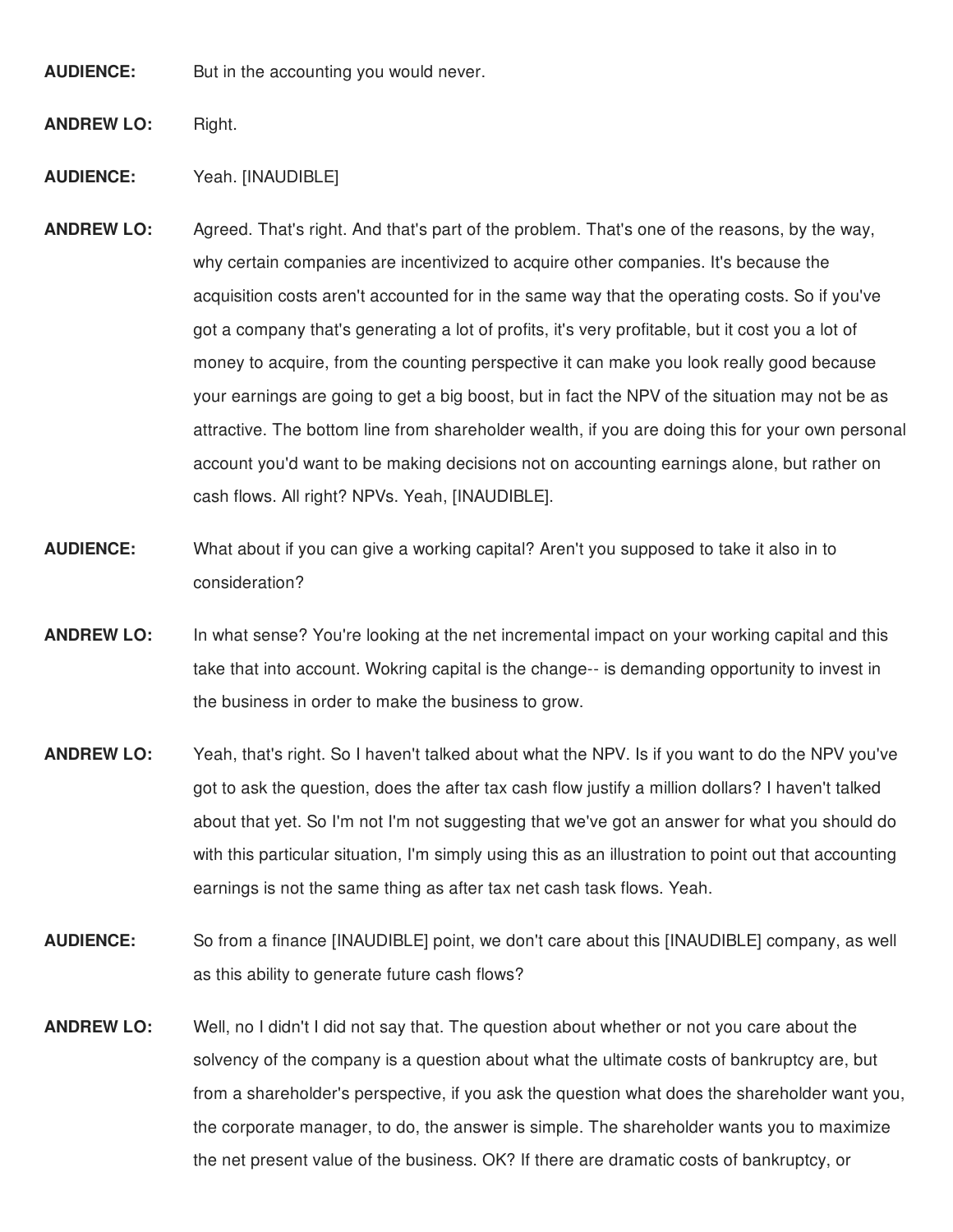financial stress, then you're going to have to incorporate that into your calculation for what you should do. Absolutely.

But the point is that when you're looking at net present value, net present value gives you the appropriate data to make that trade off. Always use net present value to at least calculate the implications of the various different investments. In the case of bankruptcy costs, if there are dramatic costs of financial distress, then you don't want to go there because then you're not going to be serving the best interest of the shareholders. But if on the other hand, there are very little risks of financial distress and there's an incredibly good opportunity for you to take on certain risk that looks more than worthwhile relative to the compensation you're getting, then I would argue that it makes sense to do so. So the question is one about magnitude. What are the bankruptcy costs versus the value of the upside for the particular project at hand? And you've got to make that decision with all the various different data properly computed. What I'm telling you how to do is to compute that data.

All right. Here are some other calculations that describe what went on in the previous. This is a case of accounting earnings after tax, cash flow after tax. The bottom line is that they're different. So for the perspective of NPV calculations you ought to focus on the particular calculation that gives you net cash flows. So now I'm going to turn to focusing on the denominator, discount rates. We already went through an analysis about how to pick the discount rate. The discount rate that you use is the one that adjusts for the risk of the project, but keep in mind that a project's discount rate, the required rate of return is the expected return demanded by investors for the project.

The way you ought to think about it is the project, think of it like a stock and ask the question, for people who are going to buy that project, they're going to buy the stock, what kind of a discount rate are they going to place on the riskiness of that stock. It's just like Gillette versus General Motors, we talked about that last time. Depending on how risk averse the population is, that will determine a particular market risk premium. The market risk premium and the beta is going to determine what the appropriate discount rate is for that particular stock, and the idiosyncratic risk is going to be assumed away because nobody has to bear that risk. Everybody can be diversified if they want to be.

The second thing is that the discount rate, in general, depends on the timing and the risks of the cash flows. I'm going to give you an example in a few minutes that'll throw you off a bit because there's going to be two different kinds of risks and you're going to have to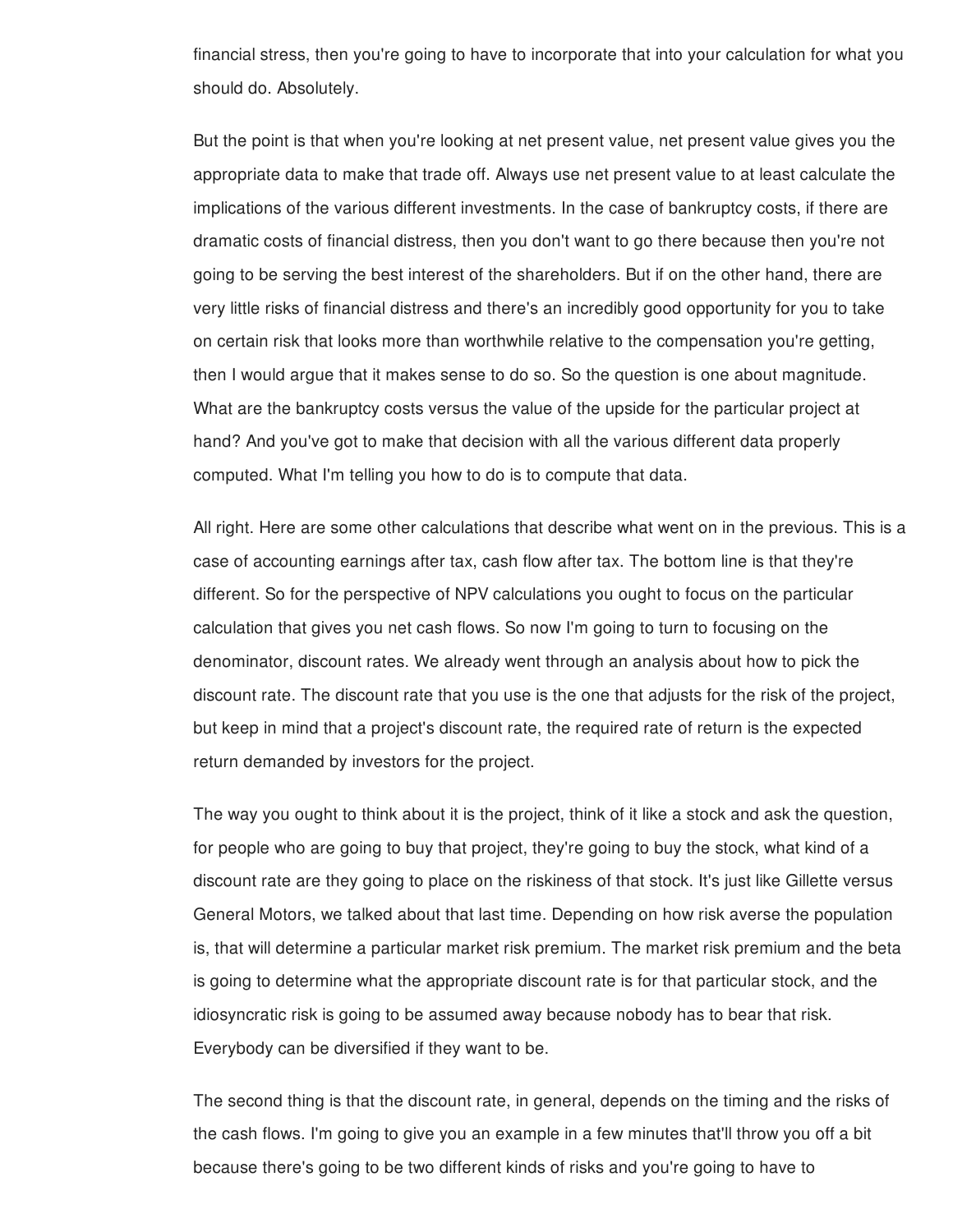differentiate between the two. So let me come back to that point with an example that will be much clearer. And the last couple of points is that, the discount rate is usually different for different projects. Now, this is something that, again, a lot of corporate managers miss. They feel that if they're in a particular division then that division has a particular cost of capital and from that point on you should always use the cost of capital for anything that the division does. What if it's the case that the division is doing something so different from what it originally started with? And I'm going to give you an example of that.

An example is something that happened just a couple of years ago. I don't know how many of you realize, but Bloomberg, you know the maker of those nice terminals that everybody uses, Bloomberg has actually a publishing company. Yeah that's right. There's a Bloomberg Business press. They publish books and this particular business just got launched a couple of years ago. They already have a whole bunch of books. In fact, they're publishing a book that I've been working on with a former student of mine a series of interviews of technical analysts. And so as part of this idea of setting up a business press, they had to figure out what the appropriate cost of capital is for that activity, and then ask for money from the parent company to launch this.

So the question is, how do they do that? Do they use the appropriate cost of capital for Bloomberg? Bloomberg's business is not publishing. All right? They're an information vendor, and they're a technology company. And as such, they have a certain multiple, right? Those of you who are in venture capital, project financing, you know about multiples, right? If you have a company with a particular kind of earnings, then the value of the company is typically stated as a multiple of those earnings.

The multiple for an IT company, a technology company, a financial services company, a multiple there is not the same as the multiple for a publishing company. By the way, which multiple is higher? Does anybody know?

- **AUDIENCE:** IT?
- **ANDREW LO:** Yes?

**AUDIENCE:** Actually, publishing is higher.

**ANDREW LO:** Multiple for publishing is higher?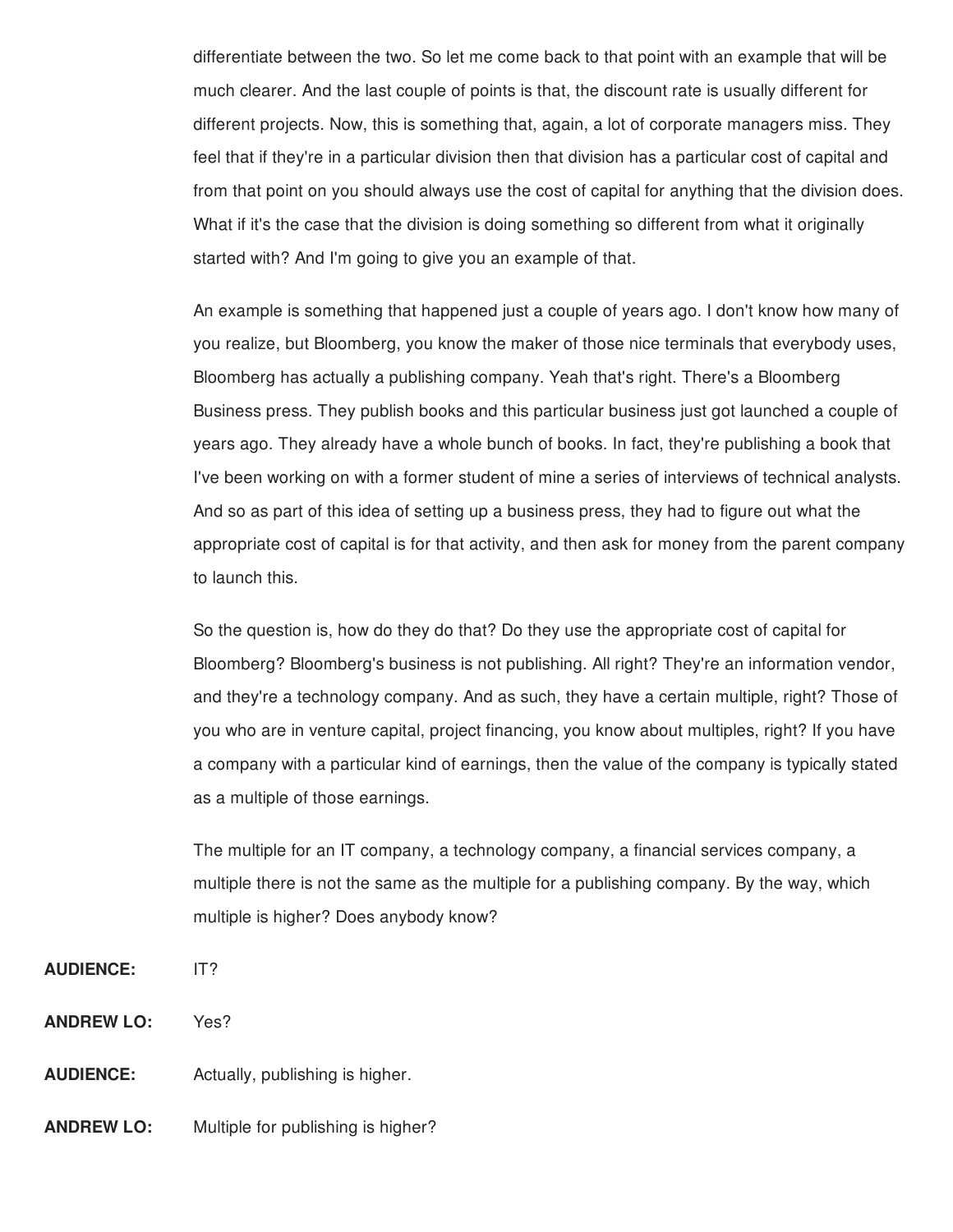**AUDIENCE:** [INAUDIBLE] I think it would be higher unless it's [INAUDIBLE] particular--

**ANDREW LO:** And why is that? What's the logic for IT being higher?

**AUDIENCE:** Higher growth potential.

**ANDREW LO:** Higher growth potential, that's one. Also, profit margins tend to be higher. Publishing is not a growing business. I don't know how many of you realize that. Because of the internet, because of text messaging, all sorts of innovations have really hurt the publishing business. And that's why a lot of publishers have either gone out of business or have combined, so that now we have a few mega publishers. Yeah.

> So if you're an entrepreneur that's looking to set up Bloomberg Press and now Bloomberg is using a particular cost of capital, you may say, "Well, hey, wait a minute, that's not the right cost of capital because publishing is a different multiple." How would you do that, then? How would you figure out what to use in order to calculate the value of a venture for Bloomberg Press? Courtney?

- **AUDIENCE:** Just look at the comparable companies and take, like, look at all the betas of all of them, and do analysis from them.
- **ANDREW LO:** Exactly. So let's look at other companies that are in the business that we want to get into and see what kind of beta they have, and what the appropriate cost of capital is. Anant?
- **AUDIENCE:** So I understand why they doing that. But at the end of the day, if Bloomberg, the company, has, you know, \$1 million or whatever to invest, why would it look at going into an area like this with a lower rate of return than, you know, a product where it could get a high rate of return? Unless you have some facilities, in which case facilities plus rate of return should be at least equal to the rate of return for the economy.
- **ANDREW LO:** So let's hold off on that discussion for a moment. I'm not going to try to justify why they get into it, I just want to understand the mechanics of how they decide on whether or not to get into it. I'll come back to why later. Let's come back to that in just a few minutes though. Before we get to that, let's figure out how they even evaluate. All right?

So I've suggested here that they might use the beta of John Wiley & Sons. That's a publiclytraded publishing company. But they could also use the beta of McGraw-Hill. Which should we pick? McGraw-Hill or John Wiley? Louis?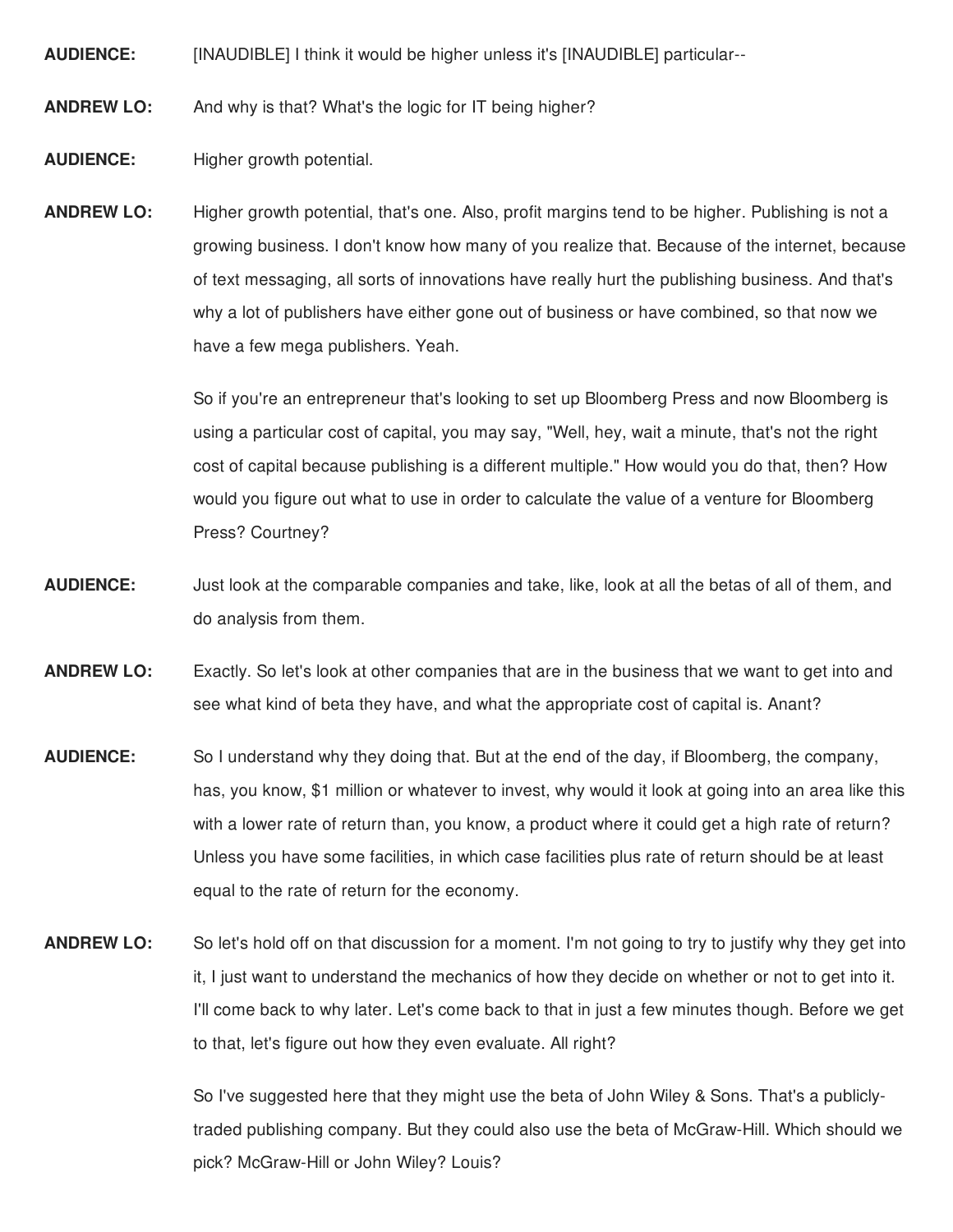**AUDIENCE:** John Wiley.

**ANDREW LO:** Why?

**AUDIENCE:** Because McGraw-Hill's not a pure play publisher.

**ANDREW LO:** Exactly. McGraw-Hill has lots of other businesses besides publishing. So while they do do a lot of publishing, they also do a lot of other things. Give me another business that McGraw-Hill is involved in it. Anybody? Yeah?

**AUDIENCE:** Standard & Poor's?

**ANDREW LO:** Exactly. McGraw-Hill owns Standard & Poor's. And Standard & Poor's does a lot of things, including publishing ratings as well as indexes. So those businesses are not the same as publishing books. McGraw-Hill has lots of other subsidiaries, whereas John Wiley & Sons, all they do is publishing. They are what is known as a pure play company. So let's take a look.

> This is the revenues of John Wiley & Sons in 2007. If you look at the core business-- 39% professional trade, 70% higher ed, 44% scientific, technical, and medical-- that's not a perfect match for Bloomberg, but that's not bad, right? That's within the same general area. What we would really prefer is if it were just this slice that we could carve out and figure out what that business looked like. But that's not so easy to do because of the fact that it's one company that's doing all of it. Ken?

- **AUDIENCE:** How much does size matter? How much should Bloomberg take into consideration the fact that John Wyley is [INAUDIBLE] doing it at a different scale?
- **ANDREW LO:** Well, so I guess I would be lying if I told you that size didn't matter. That's usually the case. Size matters in the sense that you want to have a company that's representative of what you're trying to do. And smaller companies bear certain risks that larger companies don't. And vice versa, larger companies have access to certain benefits and technologies that smaller companies don't. So the point is that we don't always get to choose what's available. You've got to look at the various different alternatives out there and the best way to approach it is to get a range.

So if you're going to be doing this in a more serious fashion, what you do is to make a study of the publishing business. Find companies at both ends of the spectrum. The small ones and the big ones, the pure plays and the conglomerates, and estimate the cost of capital for all of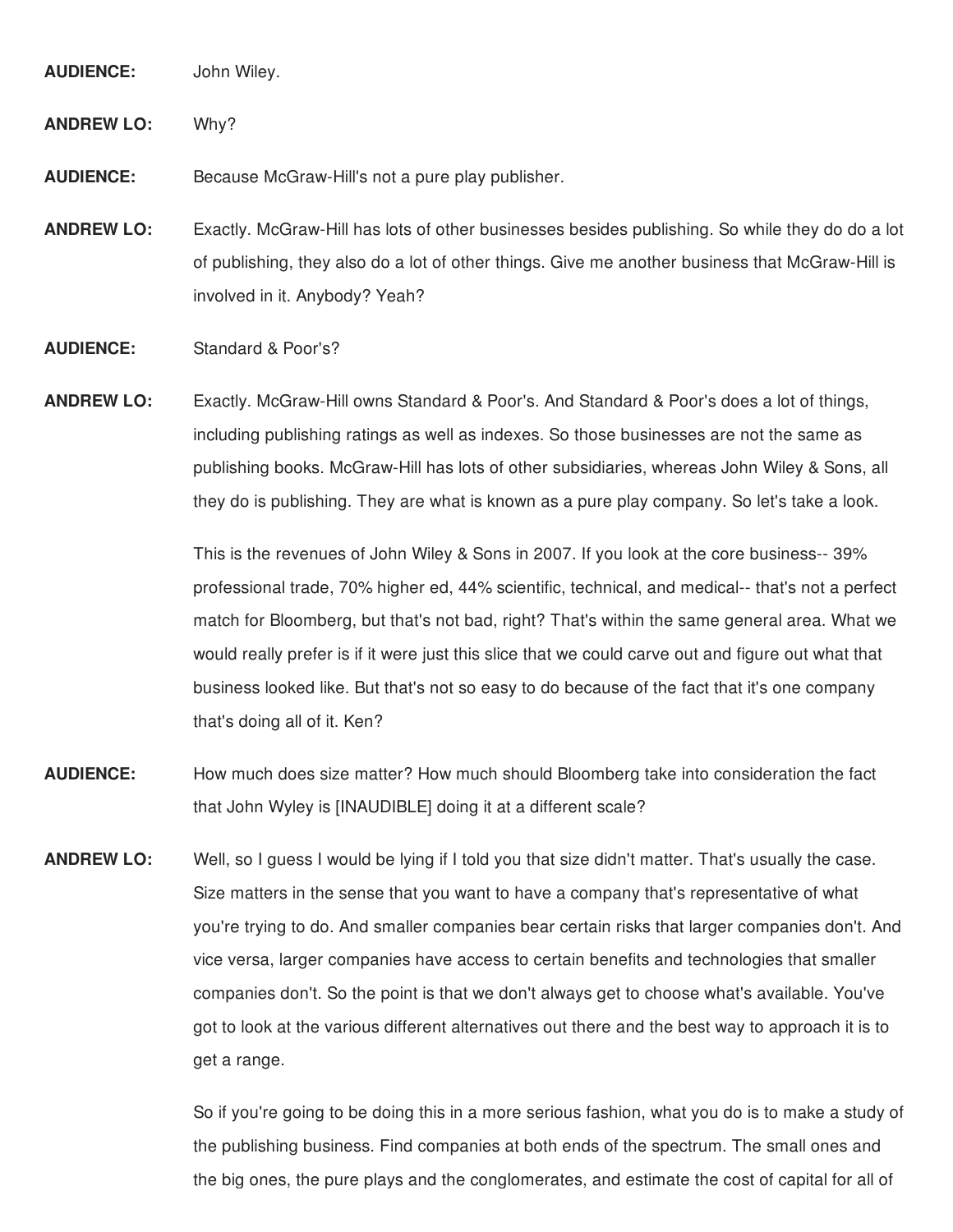them. And then say, given this spectrum of results, we think that the appropriate cost of capital should be here. And basically make a choice after having looked at the evidence. So what I'm giving you is not a simple recipe that will work in every circumstance but rather an approach that, with sufficient study and analysis, will yield an intelligent answer. So let's actually take a look at the answer here, all right?

the big ones, the pure plays and the pure plays and the cost of capital for all of capital for all of capital for all of capital for all of capital for all of capital for all of capital for all of capital for all of capit

So we've got John Wiley & Sons, we've got their performance over a period of time, the share price and so on. If you take the beta of John Wiley & Sons series A shares, and you can get that from Yahoo, it's a beta of 1.29 as of last year. Then, with a risk-free rate of 5% and a market-risk premium of 6%-- which is when Bloomberg was trying to decide when to go into the business, about two years ago-- it turns out that the cost of capital is 12.7%. So that's actually a pretty reasonable cost of capital, which says that that's the number you use in figuring out whether or not the cash flows from a publishing business make sense. OK?

Now to Anant's question, why on earth would you do that when you could invest in a business that may have a higher cost of capital or a higher rate of return? We don't know that they do. In other words, at this point, Bloomberg may not have any ability to invest in its current business or others that have a higher rate of return. So one could argue that a cost of capital of about 12.7% is actually a pretty reasonable hurdle rate for a new business. So in other words, I would only invest in this business if it yielded a positive NPV.

Now a positive NPV means it's earning more than 12.7% on average, right? That's a pretty good rate of return for a new business. Now, there is another business that Bloomberg could get into which is the hedge fund business, right? I mean, why not? They've got all this data, they may as well make use of it and turn into a hedge fund. Now, that business, I suspect that the cost of capital is a lot higher. Higher because the riskiness is more substantial. And there, you have to start talking about the riskiness of bankruptcy. Would it really be a good idea to jeopardize Bloomberg's entire franchise on one mega hedge fund? I don't know, maybe? But probably not, if you really are serious about preserving the franchise value the company. Mike?

**AUDIENCE:** So then, to that point, how do you consider the impact on the rest of Bloomberg, given this additonal-- if they go into this additional division?

**ANDREW LO:** Well, so that's the project interactions that I haven't talked about. Up until now, I'm assuming this is a standalone subsidiary. And I'm evaluating it as positive NPV or not. OK? The next step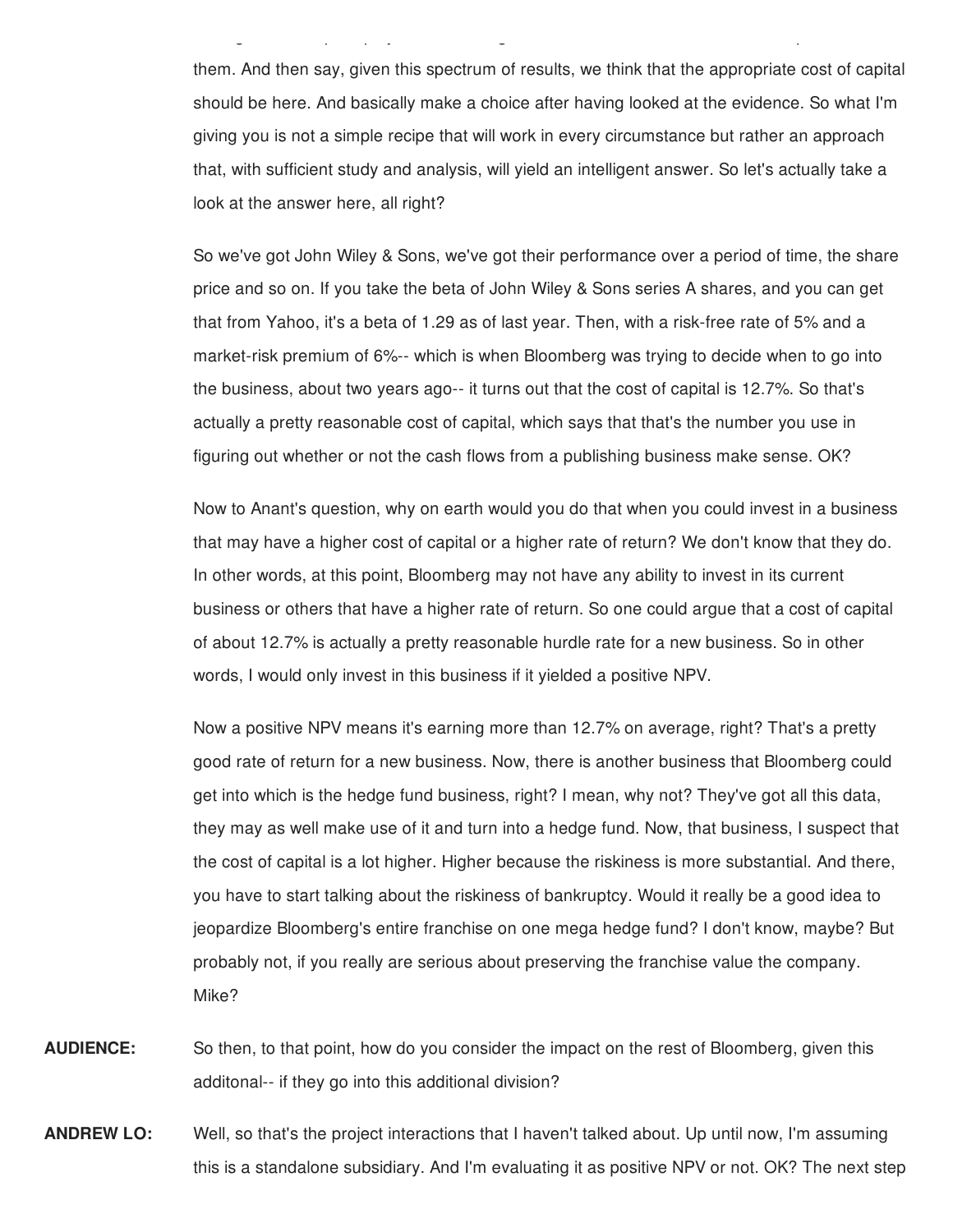in the capital budgeting process is to then ask the question, OK, as a standalone entity, I think I understand it. I got the cash flows down, I got the discount rate down. I know what the comparisons are. I've evaluated the NPV and it looks positive. Now let me ask, what does this do strategically for the firm? That's the third question, the strategic options. Is it good? Or is it not so good? And if so can I put a number on that?

Now, from Bloomberg, I wasn't involved in any discussions internally so I can't tell you what Bloomberg came up with. But from what I gather, they decided that there are some positive synergies between a business press and their other media type of access. That they felt that there were some cross-selling opportunities so that, when there was a good book, they could put it on the Bloomberg screen and advertise free, basically. And then the print media would actually help to support attention to Bloomberg as an outlet for news. So in that case, they determined that this interaction was all good, that there wasn't a downside to it.

And part of the reason, I think, is because they were able to assemble a team of very experienced publishers and editors. They pulled them out of other publishing firms to start this new venture, and they ended up getting some really good people involved. And I've had the pleasure to work with some of them. They are very, very professional. So Bloomberg actually made a pretty good decision, at least from the perspective of getting this thing launched. Whether or not it will be profitable, who knows? It's only been around for a couple of years, but so far they've developed a pretty impressive list of authors. Yeah?

- **AUDIENCE:** I guess what I'm saying-- Let's just say the rest of Bloomberg had a cost of capital of 10. They go to this, let's say it pulls everything up to 11. The rest of their business is now more expensive. That was more my question. Will we include the value of destruction on the rest of their business for raising their overall cost?
- **ANDREW LO:** Well, so-- If there's any kind of value creation or destruction, you're implicitly assuming some kind of market irrationality. Right? Because what you're assuming is that, if they pull this thing up, they pull up the cost of capital for the entire firm, they lower the valuation of the entire firm. You're assuming that people in the industry can't see through the fact that they've got a subsidiary. And in some cases, you may be right. But I would argue that a better perspective is to say that analysts are going to be able to do division-by-division valuation and say, OK, they got a publishing division. These are the revenues, these are the costs, they're segregated, and it makes sense for them, given the synergies. Blah, blah, blah. So I would expect that those considerations may not be as significant.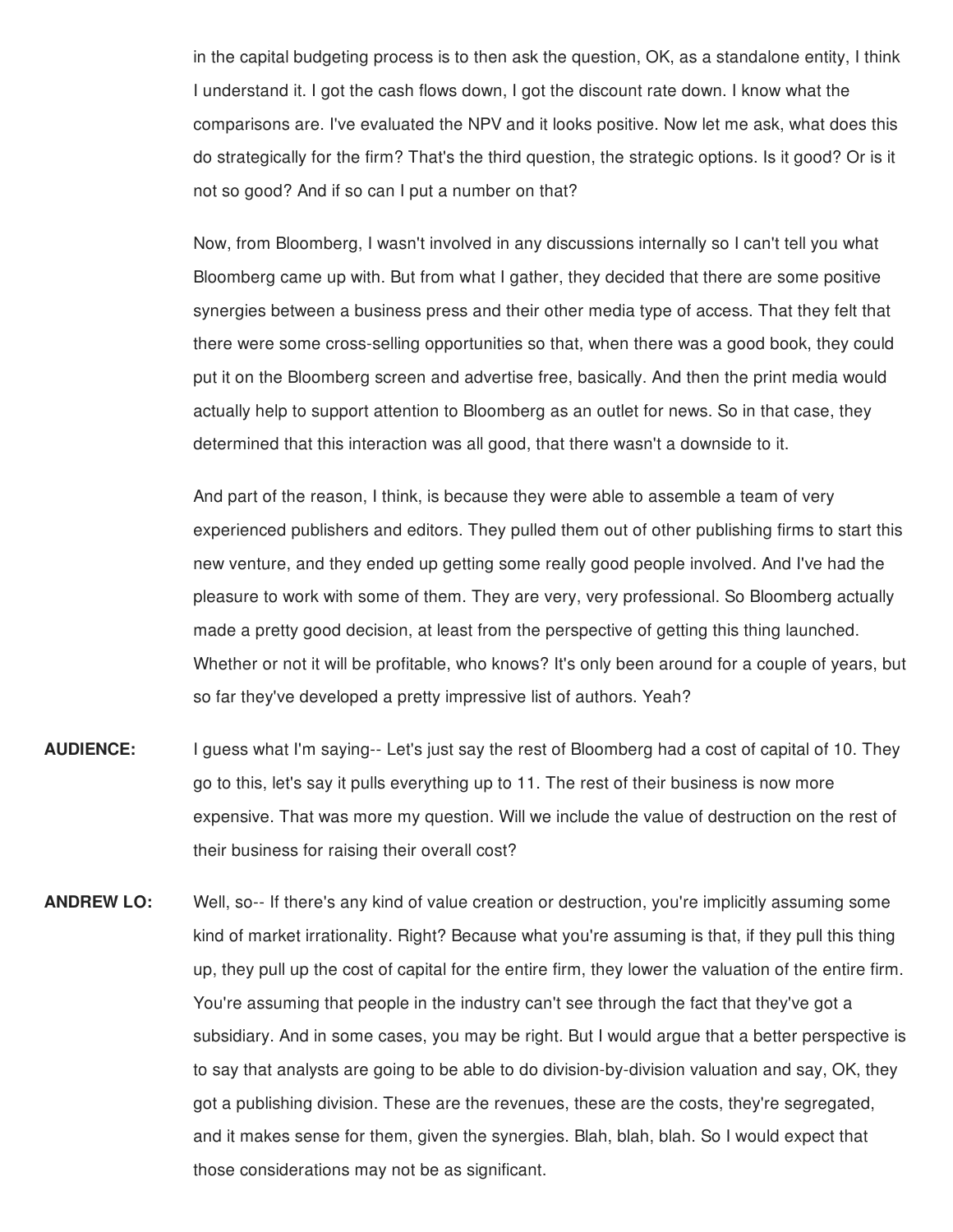Now if, on the other hand, this publishing operation were really big-- In other words, if it ended up that it grew so big that it accounted for half of the revenues of Bloomberg, the entity, then I think your point would be well taken, would be much more serious. Right now, it's a tiny, little blip in the grand scheme of things that may turn into something big.

But for example, if you're an investment bank-- Nowadays, we don't have any more of those but at one point we did. If you're an investment bank and you've got a franchise based upon customer-driven business, very reliable, very high multiples, very, very valuable kind of franchise-- And then the question is, should you get involved in prop trading? Prop trading, proprietary trading, basically being a hedge fund, carries in the marketplace no multiple. Actually in some cases, the multiple is negative, I mean, that is, less than 1. Right? Because if you're thinking about acquiring a hedge fund, the typical hedge fund will provide you with whatever earnings they have this year, but next year they could blow up. So there is no multiple assigned to hedge funds, typically.

Not always. I can give you examples over the last couple of years where hedge funds have sold for multiples, but there are not many of them. And typically, a hedge fund, when you look at the value of the future earnings, the multiple that is applied can be less than 1 if there is a concern that the hedge fund can drag down the value of the parent company. So there are situations where, for a distress sale, people have paid \$0.50 on the dollar of assets of a hedge fund. Of the actual cash that the hedge fund has generated for its shareholders, they've paid less than a dollar for dollar because of that kind of effect on the parent company.

Goldman Sachs, after they went public, they really had a lot of difficulty internally, thinking about prop trading, because prop trading accounted during certain years for such a large fraction of the Goldman franchise that it ended up having the effect that Mike was talking about. That is, people said, gee, Goldman is nothing but a prop trading firm. I'm not going to give it a multiple of seven. Let's try a multiple of 2 and 1/2. That is value destruction. That's a concern.

But for small projects that aren't about the entire corporation, that aren't likely to affect the perception of the entire corporation, you don't have to worry about that. So size does matter in another way. Yeah, [INAUDIBLE]?

**AUDIENCE:** How did you with, like, [INAUDIBLE] and risk-free rate? So today what rate would be used?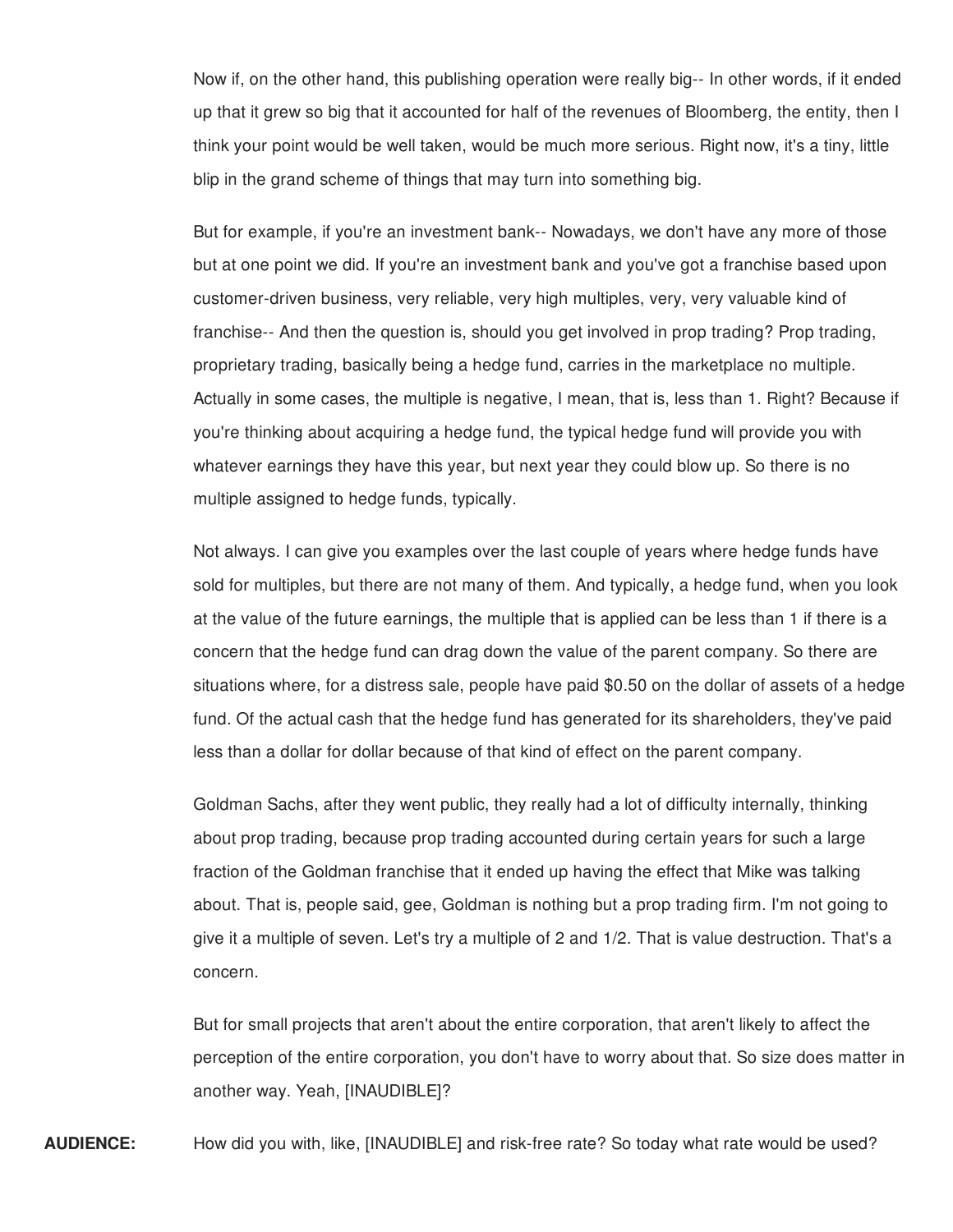- **ANDREW LO:** Today I'd use 1%. So this is the time element that I mentioned to you before. When you take on a project, you've got to have the right time. It's got to be the right time. And so things change. The cost of capital changes. So right now, I would use 1% for this particular project. So you might think it'd be easier to get it launched, but try getting cash in a setting like today. Yeah?
- **AUDIENCE:** If you start a project, say it's a two-year project and you start it at 1%, and then all of a sudden the risk-free rate goes up. Does that mean that you might, economically, need to cancel your project halfway through?
- **ANDREW LO:** Yeah, absolutely. Yeah. At one point, John Maynard Keynes was criticized for flip flopping on the gold standard and Keynes had a very, very sensible reply, which I think I may have mentioned in class. Which is that, when the facts change, sir, I change my mind. What do you do?

So absolutely. If cost of capital changes a year from now, you may have to cancel your project. Or you may wish you had taken two of the projects, but you didn't get to. These kinds of project interactions over time make it really complicated. That's one of the reasons why we have a whole separate course on capital budgeting, is to come up with tools to deal with these kind of interactions. So absolutely. In fact, I'm going to give an example of that in just a minute where that time element actually is very important. Let's actually go over that right now.

So here's an example that you don't know how to do yet. We're going to figure out how to do it together. All right? And it has to do with time and with risks. So a firm is investing in an oil exploration project. We're going to drill a bunch of holes in a particular area where I'm trying to find oil. And it's going to take time to drill these holes. So it's going to take at least a year. And at the end of the first year, there's going to be a probability of 1/3 that we find three million barrels of oil. But there's a probability of 2/3 that we find nothing, we come up dry. 1/3, 2/3 probability.

Now, if we are successful with that 1/3 probability, then the 3 million barrels of oil will be pumped out of the ground by the end of the second year. So at the end of the first year, if we're successful, we'll find oil. And then it'll take a year to extract it and barrel it. Put it in barrels and sell it. And we'll have 3 million barrels to be able to do that, and then after that, the field will be depleted.

Now the expected after-tax profit per barrel is \$20. We're going to make \$20 a barrel after-tax.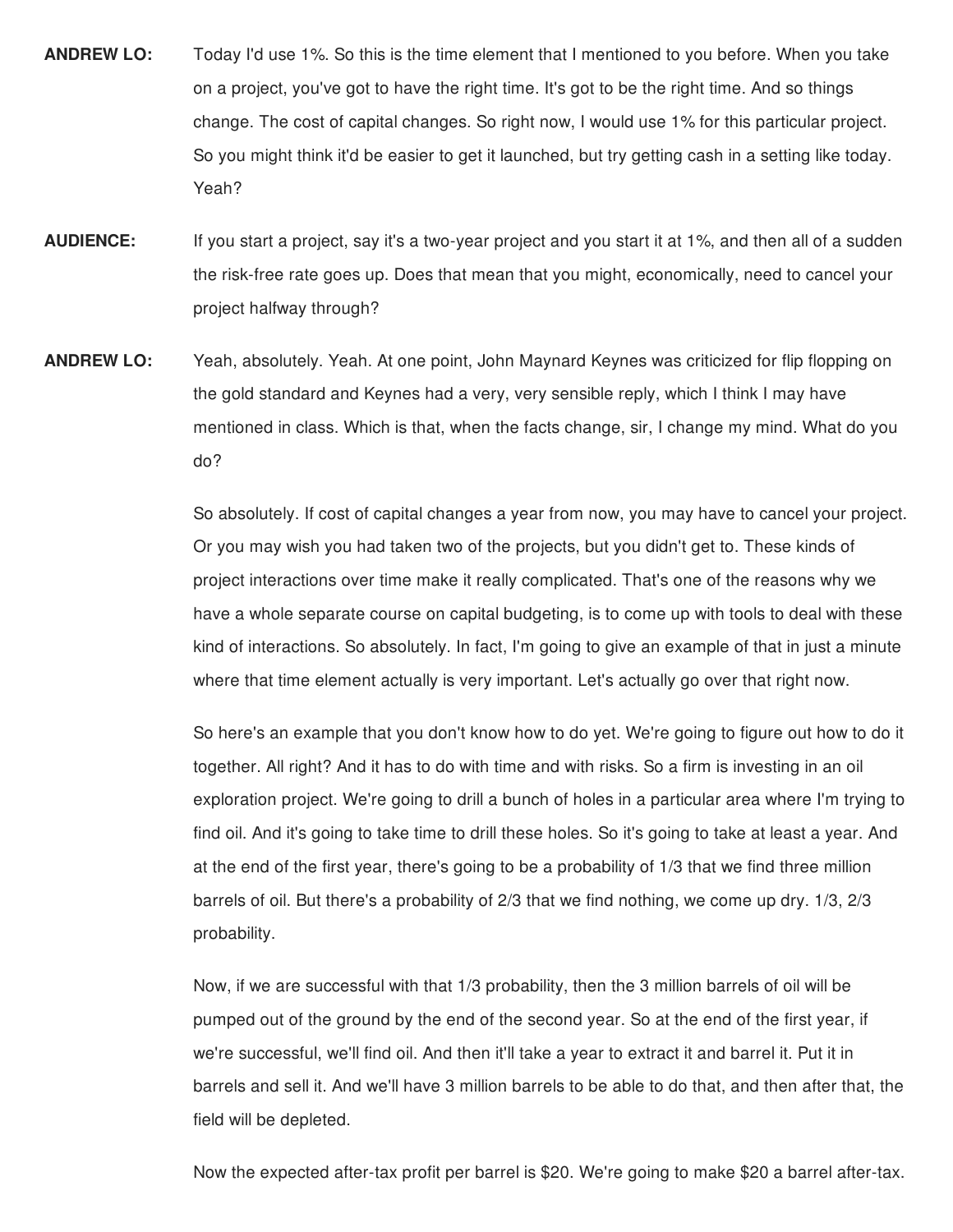Not now, but a year from now. The risk-free rate is 5%. The industry discount rate of oil production is 20%. That's a very high cost of capital. But oil production is a high beta activity, as you can sort of tell, right? Market prices are down. Oil prices down. When the market was up, oil prices were pretty high. Oil has a high beta, OK?

So the discount rate is 20%, but the exploration risk-- this 1/3, 2/3 probability-- that has a beta of 0. What's the NPV of this project? How do you figure that out? Believe it or not, you actually have all the tools to solve this problem. But it's hard. And not only is it hard for all of you, it's actually hard for professionals.

A couple of years ago, I taught the Sloan Fellows program during the summer. I don't know how much you know about the Sloan Fellows program but this is a program where we bring executives who've worked for 15, 20, 30 years, made their fortunes, and have decided to take a year off to get a degree. And so these are very seasoned, senior professionals, so teaching them is a whole other challenge. They're very-- they know a lot. And they know a lot about virtually anything and everything you ever care to talk about.

To case in point, I gave this example to the Sloan Fellows class. Somebody in the back of the room said, "Excuse me. First, Lo, but I don't recall that we actually used this analysis when we were doing oil exploration." And I said, well, why don't you tell us about what you did, and who you are, and so on. And the fellow said, "Well, I'm the senior vice-president for oil exploration at Saudi Aramco." This is the biggest oil company in the world, and he was the man in charge of drilling those holes. And he actually said that they didn't do this analysis, but that he actually was going to try it out because he thought it made a lot of sense. So that was a little scary, I have to tell you. A very intimidating audience.

But the point is that this is a very subtle idea. Let me tell you what it is. Let me tell you how it works, OK? There are two risks going on here. There is the market risk of pumping the oil out of the ground and selling it. And that we understand quite well. That has a beta given by this particular cost of capital, 20%. So we already know what the discount rate is in that second year. But we need to figure out how to discount from the second year to the first year. What should the appropriate risk-adjusted discount rate is from the first year back to year zero. That's the key. Right? That's the hard part.

At the end of the second year, we're going to have 3 million barrels of oil, each priced at \$20 a barrel for a profit of \$60 million, right? Or \$6 million here. Yeah. So \$60 million at the end of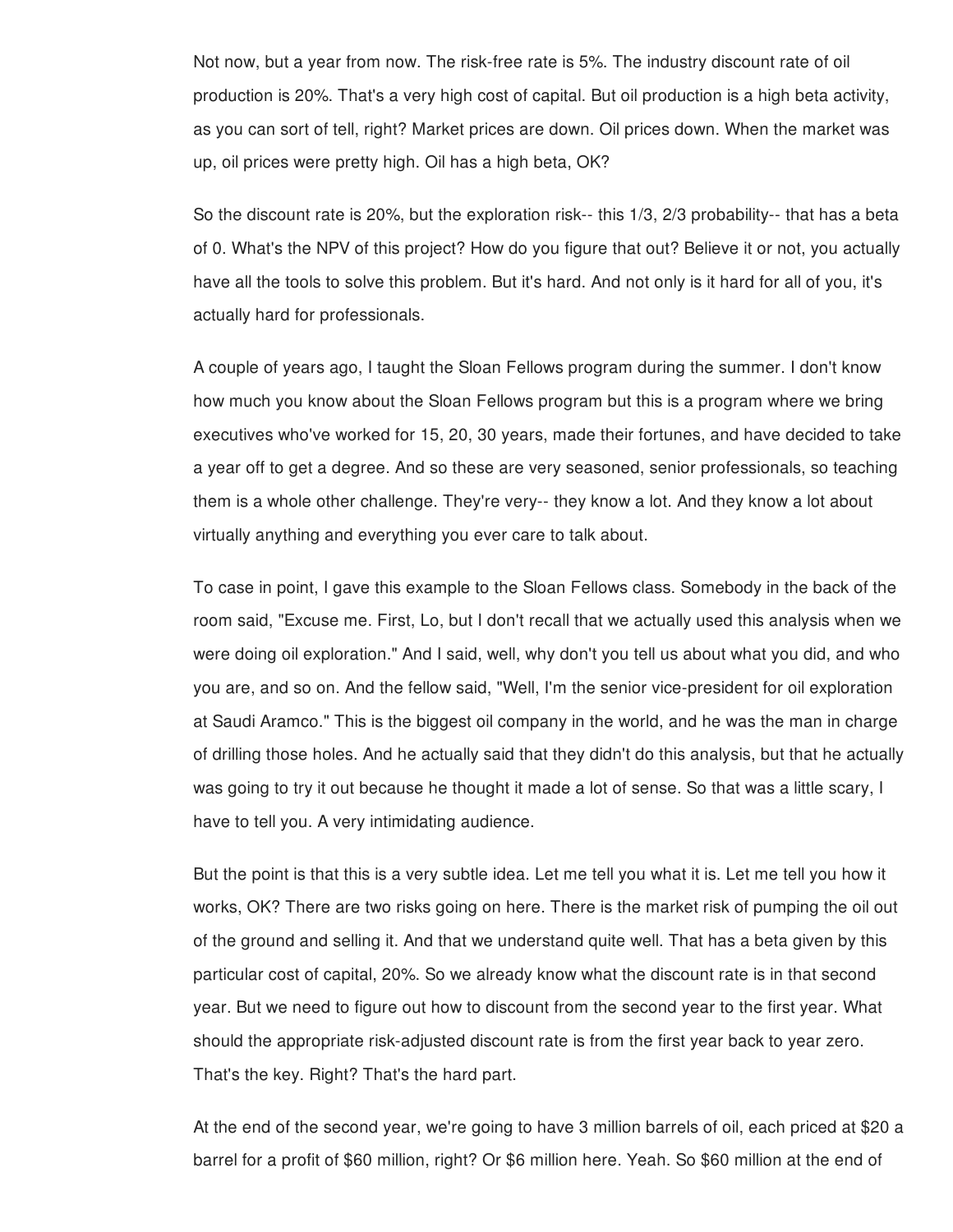two years. Now we're going to discount it back to the beginning of that two year period. So in other words, we're going to discount it from the end of the second year to the beginning of that second year, or the end of the first year, and that's what we get as \$50 million, right? \$60 million discounted back by 20% discount rate, that's \$50 million at year one, if we strike oil.

But there's a 1/3 probability that we strike oil. There's a 2/3 probability that we don't. The question is, what do we discount this possibility back to year zero? And I'm going to argue you discount it back, not at 20% but at 5%. 5%? That's the risk-free rate. Now, why on earth would you do that? This is the oil industry we're talking about.

The reason you discount the first year back to year zero at risk-free rate is because the risk of coming up dry, that risk is completely diversifiable. That is complete, idiosyncratic risk. There is no beta, right? The oil deposits underground don't know whether it's a bull market or a bear market. They couldn't care less. They're either there or they're not there, and you're drilling for it. So your risk of not striking oil has no bearing on the market. If you are well diversified, then that risk is actually not something that you're going to get rewarded for. And therefore, you need to discount it at the risk-free rate.

So in fact, the NPV of this project is \$15.9 million, which is a lot bigger number than if you were to discount it by 20% both years. But it's because the risks are different. So to Brian's point, when risk changes over time, you've got to use the appropriate discount rate for that particular kind of risk. Now, it just so happens that here ahead of time, we actually understood where the risks were coming from. So we know the risks between year zero and year one are different from the risks between year one and year two. You've got to use the appropriate discount rate for that kind of risk. This is a very subtle problem that you have to think about carefully in order to understand it fully. But it's an important one so that's why I spent time on it.

Any questions about this? Any debate? Any argument? Do you agree with this? Does this make sense to you? If it doesn't make sense, speak up now or forever hold your peace. Right? Because it's important that you absorb the lesson from this particular example. Yeah, Andy?

**AUDIENCE:** So suppose that you know for a fact there's a third of 20 million barrels in the ground. You consider the same project? That has the exact same--

**ANDREW LO:** That's right.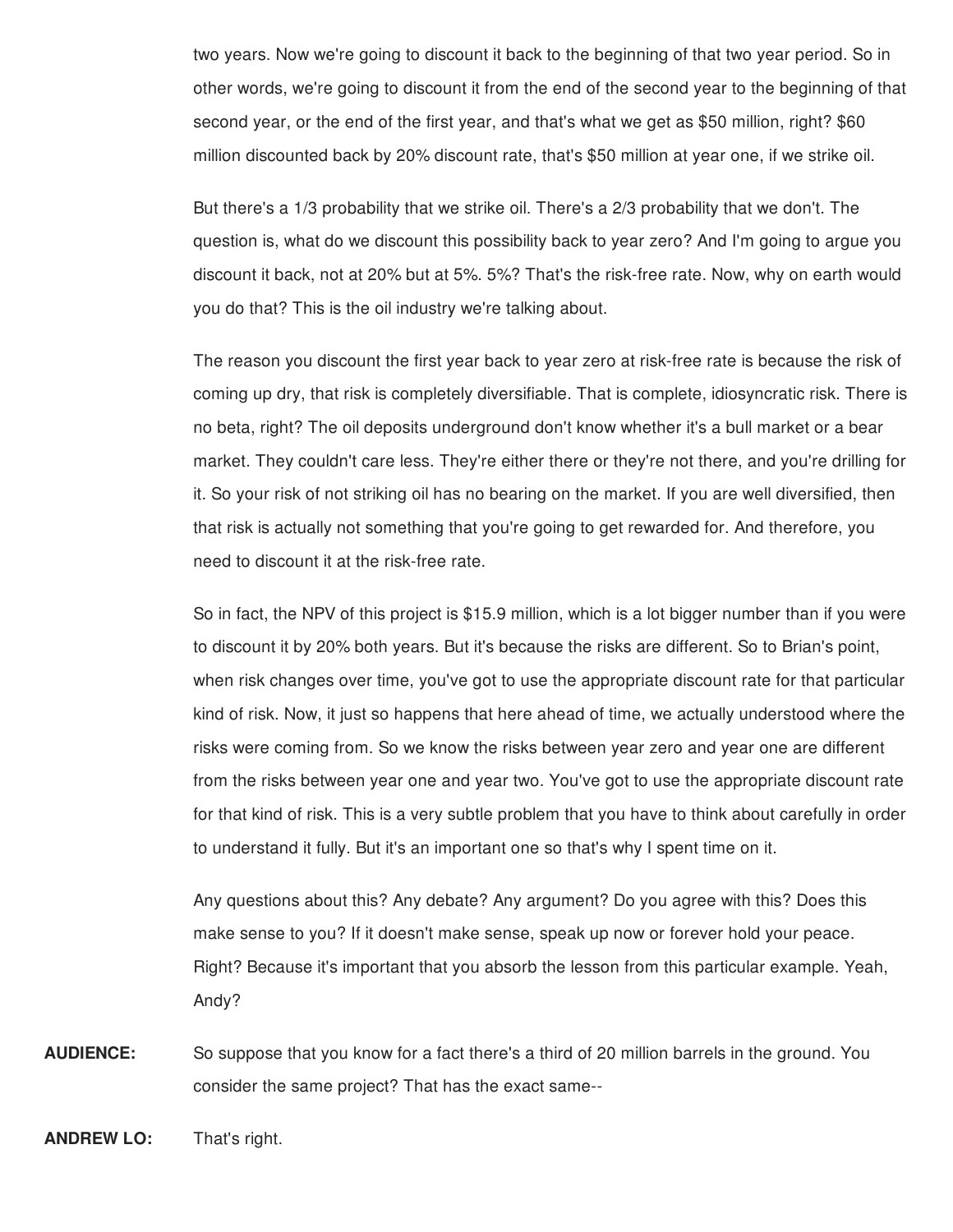**AUDIENCE:** --value?

**ANDREW LO:** That's right. Absolutely. Because there, you have no uncertainty. And you're just simply taking the expected value and assuming that you're getting the expected value. And it's because the uncertainty of this project in the first year is completely diversifiable. It's a coin flip. It's a coin flip. And you're not going to get rewarded for bearing that coin flip because, if you diversify--

> Put it another way. Suppose you were Saudi Aramco and, instead of doing one of these fields, you did 100? Well, then you've diversified across all sorts of possible coin flips, and then the law of large numbers would actually reduce your payoff to something very, very riskless, or close to riskless. Right? Ted?

**AUDIENCE:** Would you just restate again why the first year is at 5% as opposed to 20%?

**ANDREW LO:** Sure. The first year is the 5% because I told you here that the exploration risk is completely non-systematic. It's zero beta. So when you're drilling for holes, whether or not you find oil or you don't find oil has absolutely no bearing on whether the market is up or down. There's no correlation.

> If there's no correlation, then that means that it's a kind of risk that you're not going to get rewarded for. This is the Irish jig dance-- you know, the dancing on that platform. You're not going to get paid extra for dancing an Irish jig on that platform when you're window washing. OK?

So the key here is this statement right here. The exploration risk is non-systematic. If the exploration risk were systematic for any reason, then of course, you'd have to use a discount rate that would be commensurate with the appropriate beta. And there's no telling that that beta is going to be the same as pumping the oil out. Oil exploration is not the same thing as oil production. There are two different kinds of activities that carry with it different kinds of risks. OK? Other questions or comments? Yeah? [INAUDIBLE].

**AUDIENCE:** How often does this happen in practice? I mean, most of the time during my experience, we would forecast that 15 or 20 years down the line.

**ANDREW LO:** Yeah.

**AUDIENCE:** Most of the time we would pick a discount rate that, you know, tries to-- It's a level discount rate. We're not going to, you know, try and change that discount rate.